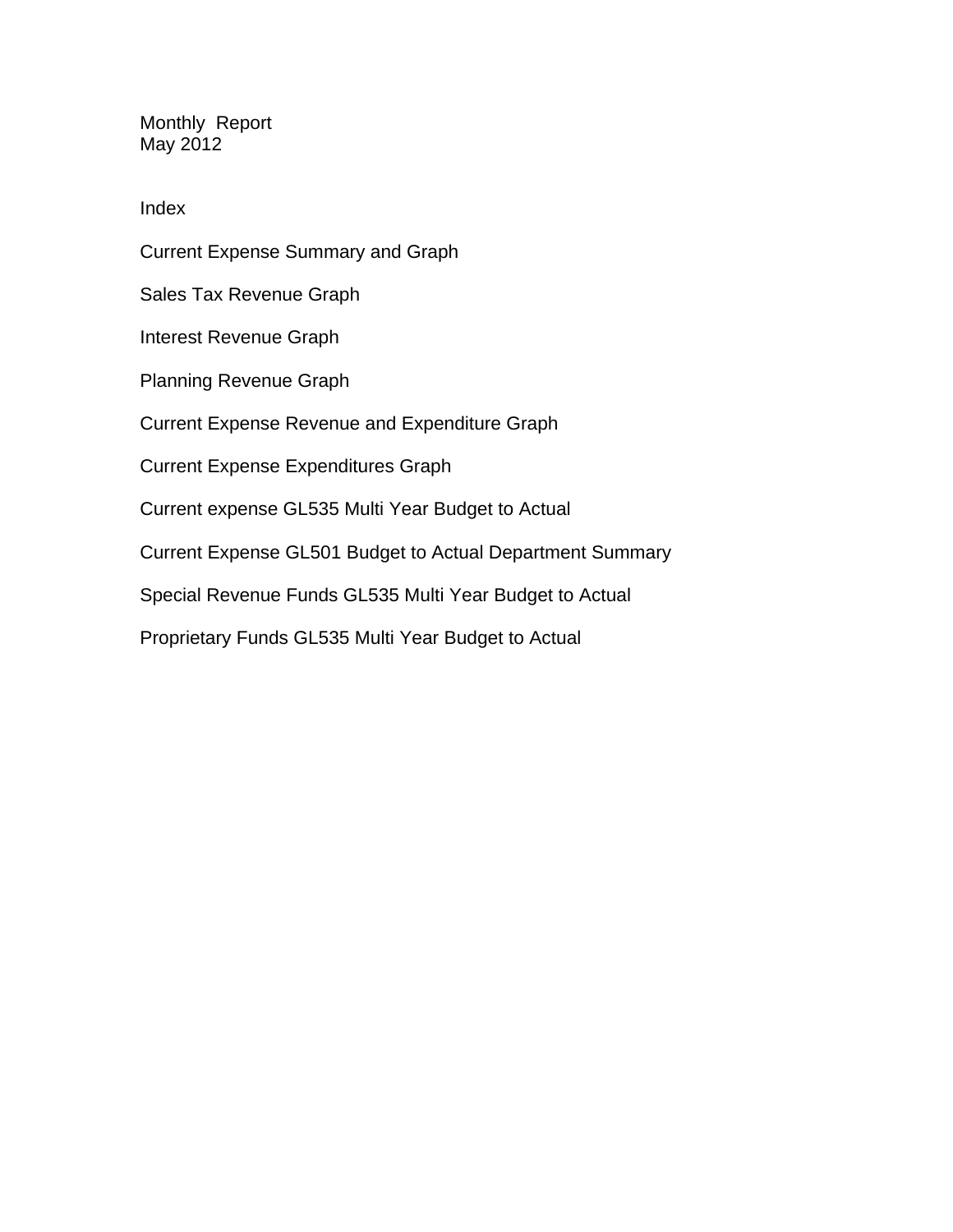| CURRENT EXPENSE Thousands (000's) |         |                     |                         |               |                |            |                         |               |                          |            |                         |               |
|-----------------------------------|---------|---------------------|-------------------------|---------------|----------------|------------|-------------------------|---------------|--------------------------|------------|-------------------------|---------------|
|                                   |         | <b>Current Year</b> |                         |               |                | 2011       |                         |               |                          | 2010       |                         |               |
|                                   | Current | <b>YTD</b>          | <b>Budget</b>           | % VS          | Current        | <b>YTD</b> | <b>Budget</b>           | % VS          | Current                  | <b>YTD</b> | <b>Budget</b>           | % VS          |
|                                   | Actual  | Actual              | Net of Beg.<br>Fund Bal | <b>Budget</b> | Actual         | Actual     | Net of Beg.<br>Fund Bal | <b>Budget</b> | Actual                   | Actual     | Net of Beg.<br>Fund Bal | <b>Budget</b> |
| Revenue                           |         |                     |                         |               |                |            |                         |               |                          |            |                         |               |
| <b>Property Tax</b>               | 1,110   | 3,845               | 7,797                   | 49%           | 1,931          | 3,898      | 7,827                   | 50%           | 1,146                    | 3,708      | 7,368                   | 50%           |
| Sales Tax                         | 333     | 1.640               | 3,850                   | 43%           | 361            | 1,635      | 4,111                   | 40%           | 389                      | 1.746      | 4,326                   | 40%           |
| <b>Planning and Community</b>     | 117     | 501                 | 1,656                   | 30%           | 116            | 568        | 1,412                   | 40%           | 127                      | 564        | 1,229                   | 46%           |
| Interest - Investment             | 21      | 146                 | 250                     | 58%           | 3              | 59         | 200                     | 30%           | 14                       | 136        | 550                     | 25%           |
| Other                             | 920     | 2,681               | 4,507                   | 59%           | 528            | 2,766      | 4,886                   | 57%           | 381                      | 2,440      | 5,171                   | 47%           |
| Subtotal                          | 2,500   | 8,814               | 18,060                  | 49%           | 2,939          | 8,925      | 18,436                  | 48%           | 2,057                    | 8,594      | 18,644                  | 46%           |
| Intergovernmental (Grants)        | 98      | 302                 | 1,066                   | 28%           | 63             | 305        | 1,040                   | 29%           | 73                       | 353        | 807                     | 44%           |
| Total                             | 2,598   | 9,116               | 19,126                  | 48%           | 3,002          | 9,230      | 19,476                  | 47%           | 2,130                    | 8,947      | 19,451                  | 46%           |
| Interfund Transfers-In            | ä,      | 2,201               | 2,301                   | 96%           | $\blacksquare$ | 1,879      | 1,919                   | 98%           | $\blacksquare$           | 1,948      | 1,948                   | 100%          |
| Use of Beg Fund Balance           |         |                     | 130                     | 0%            |                |            | 185                     | 0%            | $\blacksquare$           |            | 1,210                   | 0%            |
| <b>Total Revenue</b>              | 2,598   | 11,317              | 21,557                  | 52%           | 3,002          | 11,109     | 21,580                  | 51%           | 2,130                    | 10,895     | 22,609                  | 48%           |
|                                   |         |                     |                         |               |                |            |                         |               |                          |            |                         |               |
| Expenditures                      | 1,372   | 7,972               | 20,371                  | 39%           | 1,374          | 7,818      | 19,917                  | 39%           | 1,531                    | 8,448      | 21,347                  | 40%           |
| Interfund Transfers-Out           |         | 1,052               | 1,186                   | 89%           |                | 1,205      | 1,663                   | 72%           | $\overline{\phantom{a}}$ | 1,357      | 1,262                   | 108%          |
| <b>Total Expenditures</b>         | 1,372   | 9,024               | 21,557                  | 42%           | 1,374          | 9,023      | 21,580                  | 42%           | 1,531                    | 9,805      | 22,609                  | 43%           |
| Net Current Expense               | 1,226   | 2,293               | 0                       |               | 1,628          | 2,086      | 0                       |               | 599                      | 1,090      | 0                       |               |



H:\Accounting\Monthly Reports\2012 Mo Report\05 May 2012\0512 May 2012.xls 6/18/2012 8:49 AM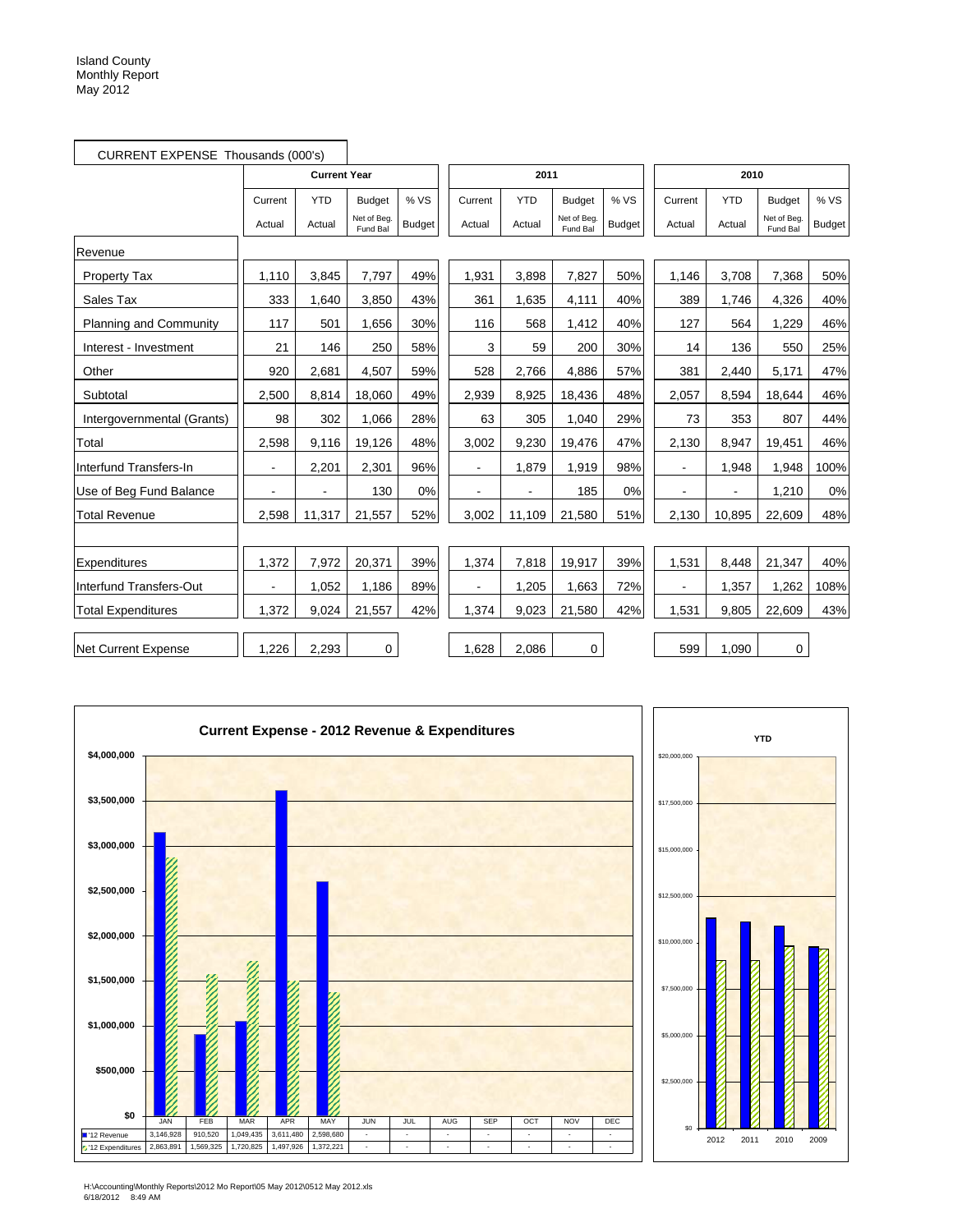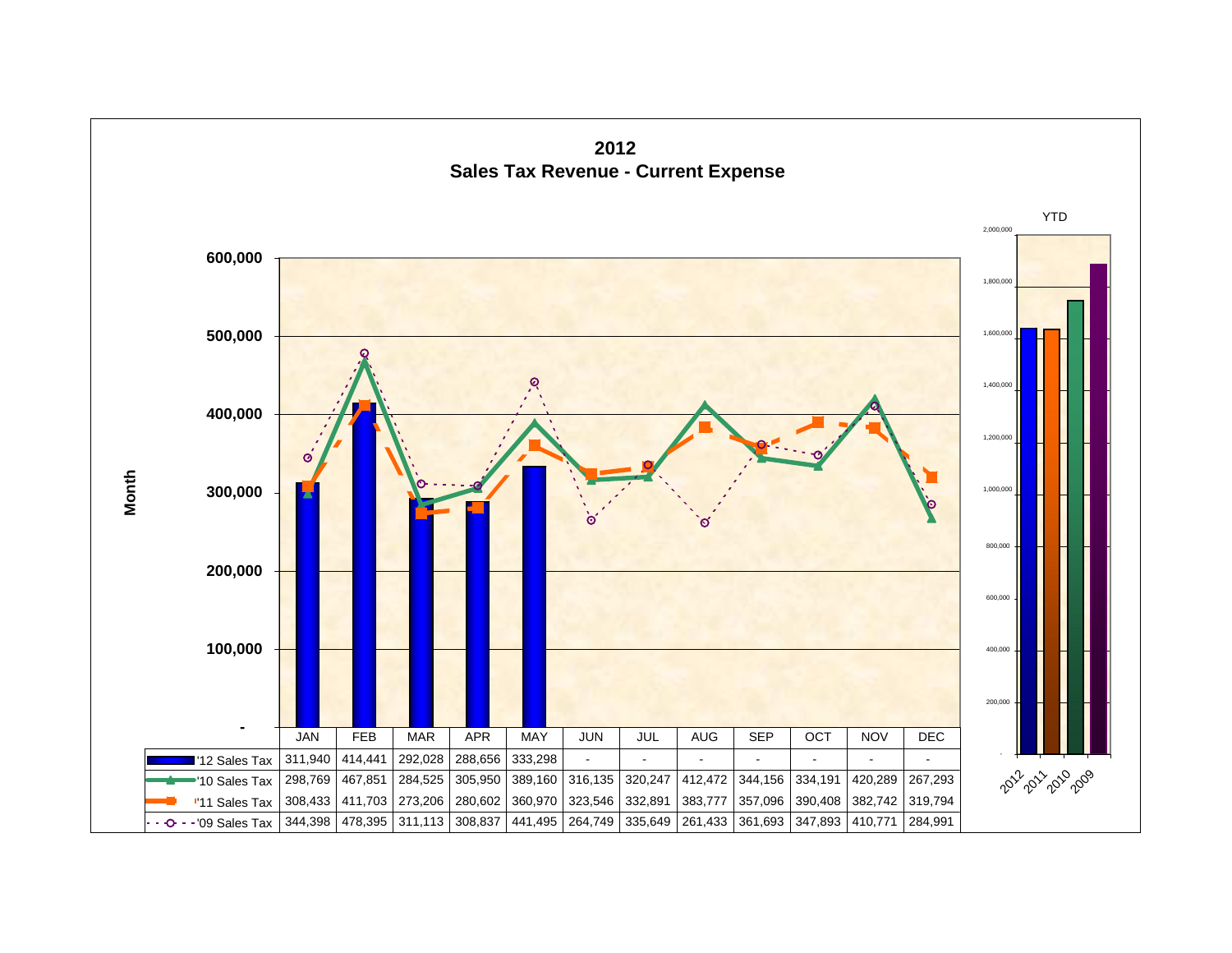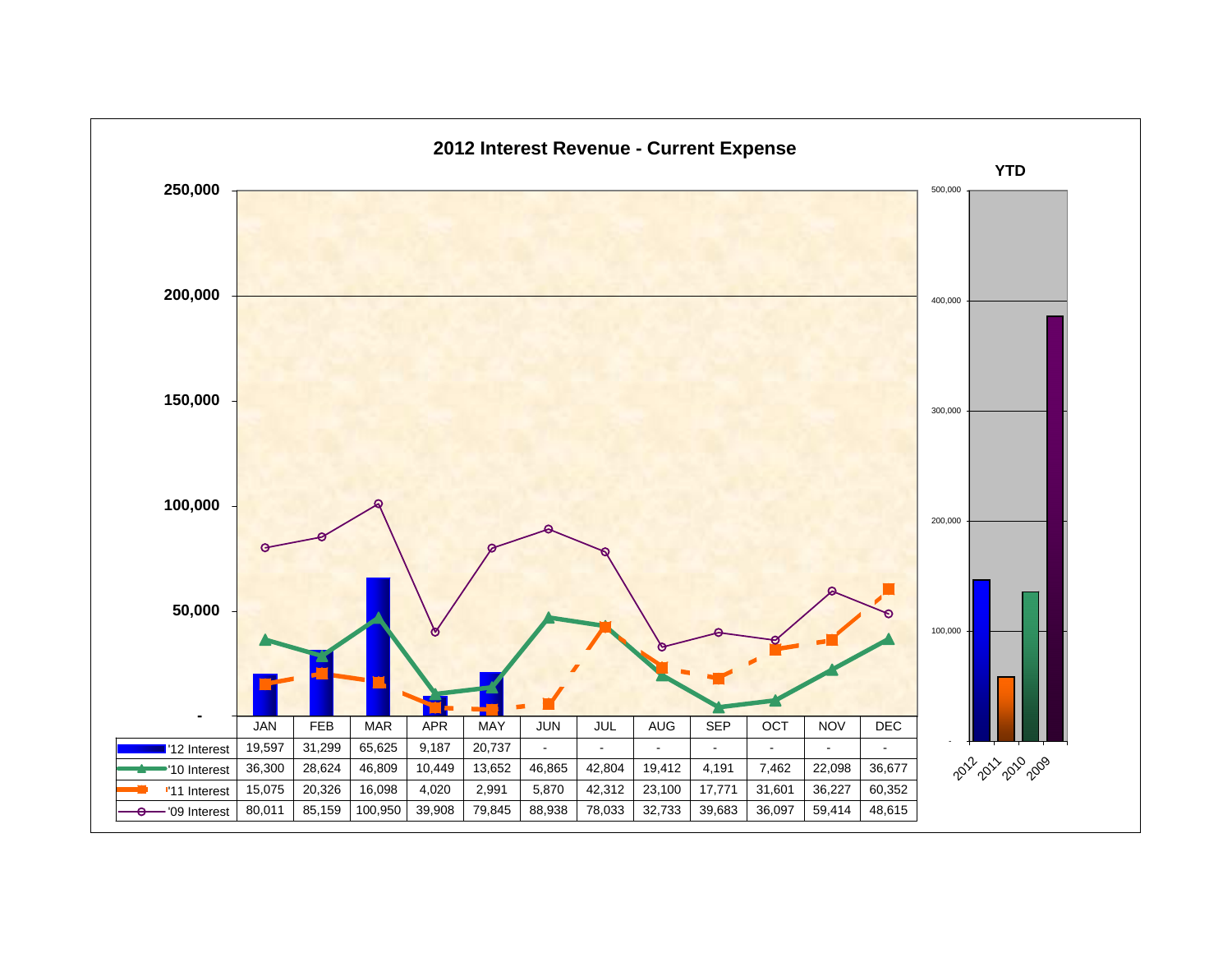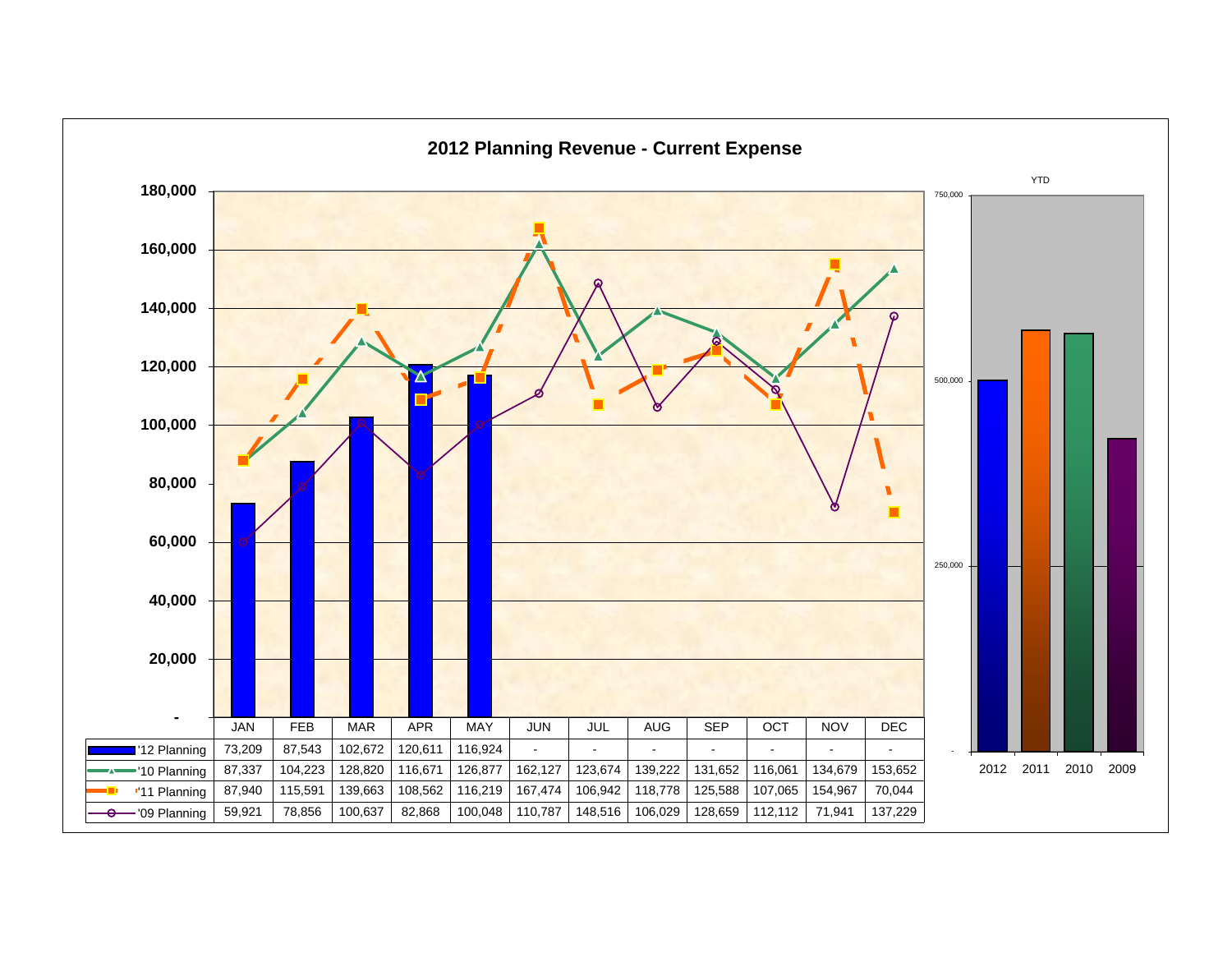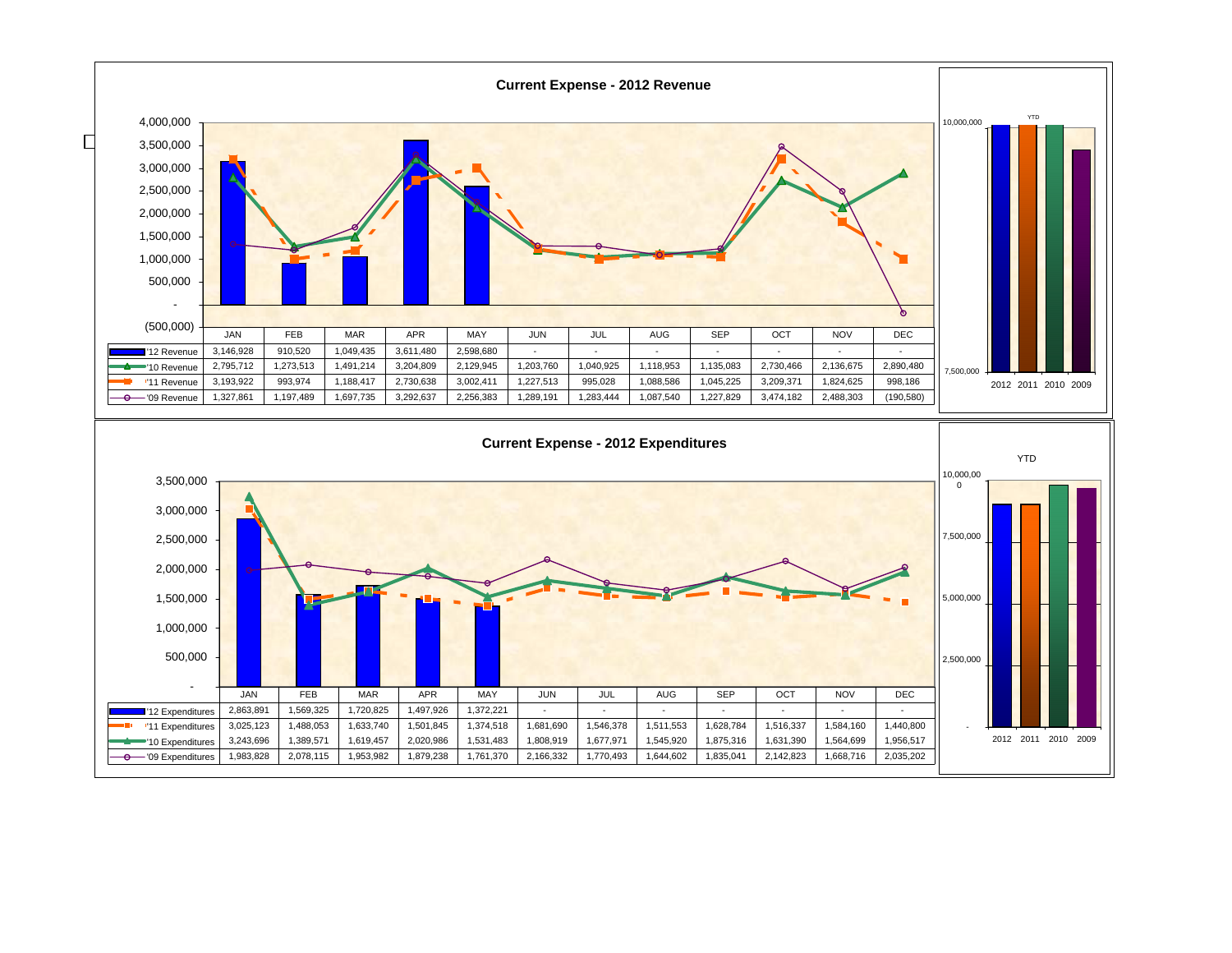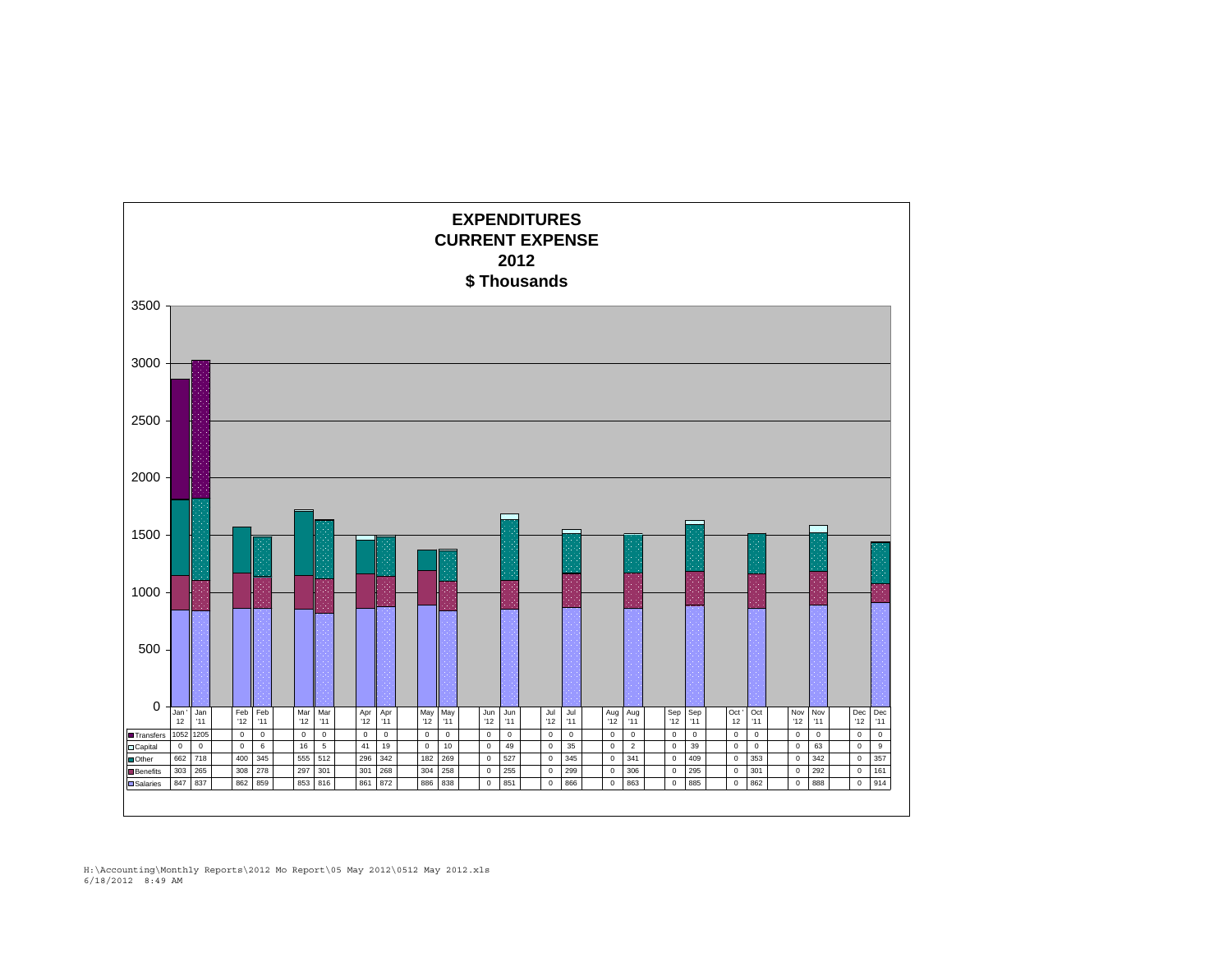|                              |                    |                                    |                | 2012             | 2012<br>Month  | 2012<br>Year to | 2012<br><b>Encumbered</b> | 2012            |                |
|------------------------------|--------------------|------------------------------------|----------------|------------------|----------------|-----------------|---------------------------|-----------------|----------------|
|                              |                    | <b>Prior Years to Date Actuals</b> |                | Approved         | to Date @      | Date @          | Amount @                  | Balance @       | <b>Percent</b> |
| Object                       | <b>Description</b> | 2010                               | 2011           | <b>Budget</b>    | 05/31/2012     | 05/31/2012      | 05/31/2012                | 05/31/2012      | <b>YTD</b>     |
| <b>CURRENT EXPENSE (001)</b> |                    |                                    |                |                  |                |                 |                           |                 |                |
| USE OF FUND BALANCE          |                    | 0.00                               | 0.00           | 130.000.00       | 0.00           | 0.00            | 0.00                      | 130.000.00      | $0\%$          |
| <b>REVENUES</b>              |                    | 8.594.118.05                       | 8,925,021.77   | 18,060,527.00    | 2,500,426.25   | 8,814,443.09    | 0.00                      | 9,246,083.91    | 49 %           |
| <b>GRANT REVENUES</b>        |                    | 353.175.09                         | 305.341.40     | 1.066.288.00     | 98.253.87      | 302.040.79      | 0.00                      | 764.247.21      | 28 %           |
| <b>EXPENDITURES</b>          |                    | (8,448,406.87)                     | (7,818,173.18) | (20.371.421.25)  | (1,372,221.11) | (7,972,234.18)  | 0.00                      | (12,399,187.07) | 39 %           |
| <b>TRANSFERS IN</b>          |                    | .947.900.00                        | 1,879,000.00   | 2,300,560.00     | 0.00           | 2.200.560.00    | 0.00                      | 100.000.00      | 96 %           |
| <b>TRANSFERS OUT</b>         |                    | (1,356,786.77)                     | (1,205,107.00) | (1, 185, 954.00) | 0.00           | (1,051,954.00)  | 0.00                      | (134,000.00)    | 89%            |
| Net CURRENT EXPENSE (001)    |                    | ,089,999.50                        | 2,086,082.99   | (0.25)           | 1.226.459.01   | 2,292,855.70    | 0.00                      | (2,292,855.95)  |                |
| <b>Grand Total All Funds</b> |                    | 089.999.50                         | 2,086,082.99   | (0.25)           | 1.226.459.01   | 2,292,855.70    | 0.00                      | (2,292,855.95)  |                |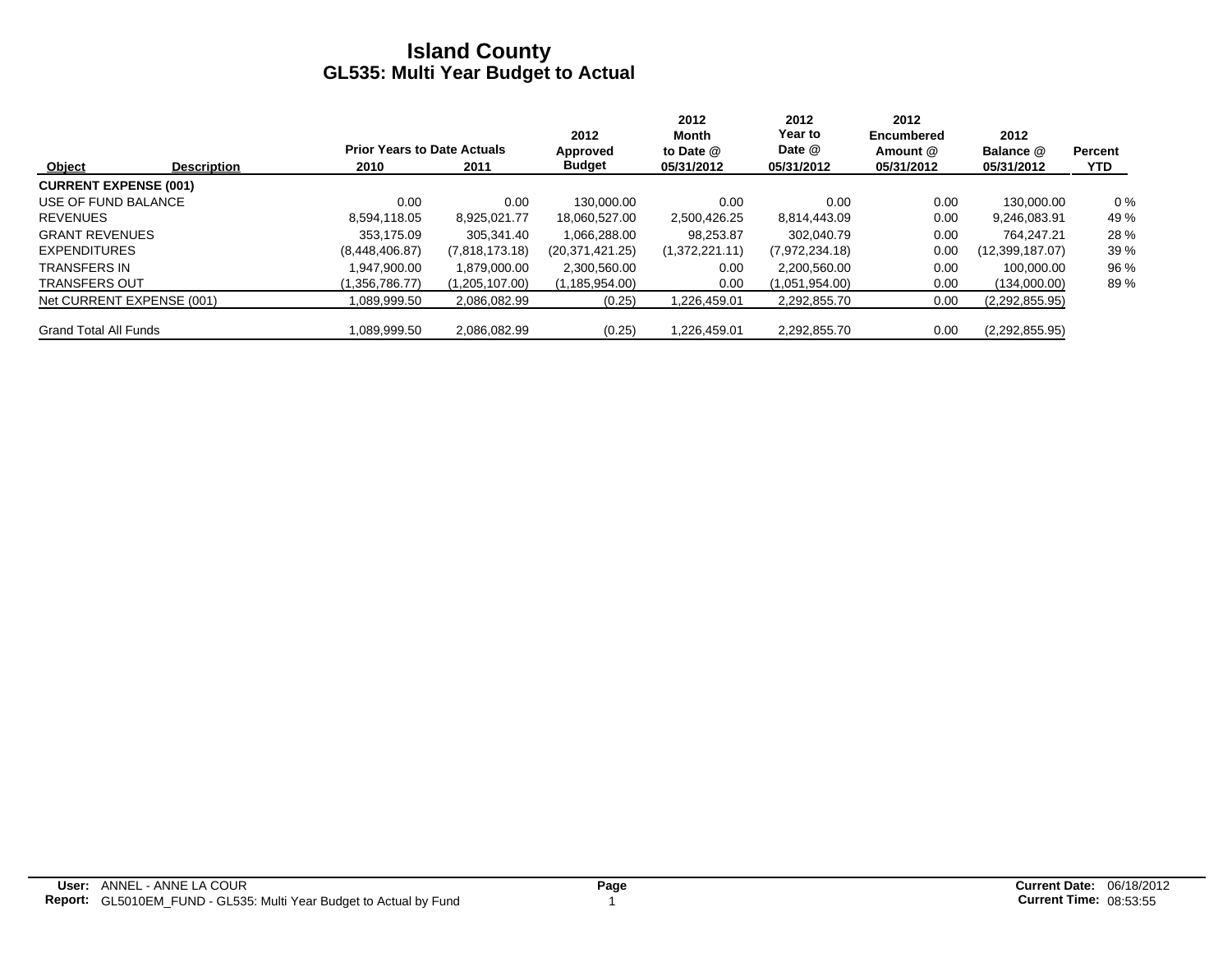|                                                     |                    |                      | <b>Report Date: 05/31/2012</b> |                                 |                              |
|-----------------------------------------------------|--------------------|----------------------|--------------------------------|---------------------------------|------------------------------|
|                                                     |                    |                      |                                | <b>Balance</b>                  | <b>Percent</b><br><b>YTD</b> |
| <b>Group - Description</b><br>Dept: 11 PUBLIC WORKS | <b>Budget</b>      | <b>Actual</b>        | <b>Encumbrance</b>             |                                 |                              |
| <b>Revenue</b>                                      |                    |                      |                                |                                 |                              |
| 34 CHARGES FOR GOODS & SERVICES                     | 10,560.00          | 27,325.26            | 0.00                           | (16,765.26)                     | 258.76                       |
| <b>36 MISCELLANEOUS REVENUES</b>                    | 4,000.00           | 9.00                 | 0.00                           | 3,991.00                        | 0.22                         |
| 39 OTHER FINANCING SOURCES                          | 167,060.00         | 170,538.35           | 0.00                           | (3,478.35)                      | 102.08                       |
| <b>Revenue Total:</b>                               | 181,620.00         | 197,872.61           | 0.00                           | (16, 252.61)                    | 108.94                       |
| <b>Expenditures</b>                                 |                    |                      |                                |                                 |                              |
| <b>10 SALARIES &amp; BENEFITS</b>                   | 126,700.00         | 57,480.47            | 0.00                           | 69,219.53                       | 45.36                        |
| 20 MAINTENANCE & OPERATIONS                         | 55,420.00          | 20,735.50            | 0.00                           | 34,684.50                       | 37.41                        |
| <b>30 INTERGOVERMENT</b>                            | 0.00               | 748.67               | 0.00                           | (748.67)                        | 0.00                         |
| <b>Expenditure Total:</b>                           | 182,120.00         | 78,964.64            | 0.00                           | 103,155.36                      | 43.35                        |
| <b>Dept Total:</b>                                  | (500.00)           | 118,907.97           | 0.00                           | (119, 407.97)                   |                              |
|                                                     |                    |                      |                                |                                 |                              |
| <b>Dept: 13 HUMAN SERVICES</b>                      |                    |                      |                                |                                 |                              |
| <b>Expenditures</b>                                 |                    |                      |                                |                                 |                              |
| 20 MAINTENANCE & OPERATIONS                         | 152,435.00         | 50,825.64            | 0.00                           | 101,609.36                      | 33.34                        |
| 50 INTERDEPT & TRANSFERS                            | 6,010.00           | 6,010.00             | 0.00                           | 0.00                            | 100.00                       |
| <b>Expenditure Total:</b>                           | 158,445.00         | 56,835.64            | 0.00<br>0.00                   | 101,609.36                      | 35.87                        |
| <b>Dept Total:</b>                                  | (158, 445.00)      | (56, 835.64)         |                                | (101, 609.36)                   |                              |
| Dept: 20 ASSESSOR                                   |                    |                      |                                |                                 |                              |
| <b>Revenue</b>                                      |                    |                      |                                |                                 |                              |
| 34 CHARGES FOR GOODS & SERVICES                     | 11,700.00          | 9,772.96             | 0.00                           | 1,927.04                        | 83.52                        |
| <b>36 MISCELLANEOUS REVENUES</b>                    | 1,000.00           | 2.00                 | 0.00                           | 998.00                          | 0.20                         |
| <b>Revenue Total:</b>                               | 12,700.00          | 9,774.96             | 0.00                           | 2,925.04                        | 76.96                        |
| <b>Expenditures</b>                                 |                    |                      |                                |                                 |                              |
| 10 SALARIES & BENEFITS                              | 932,251.00         | 387,945.99           | 0.00                           | 544,305.01                      | 41.61                        |
| 20 MAINTENANCE & OPERATIONS                         | 110,830.00         | 17,608.45            | 0.00                           | 93,221.55                       | 15.88                        |
| <b>Expenditure Total:</b>                           | 1,043,081.00       | 405,554.44           | 0.00                           | 637,526.56                      | 38.88                        |
| <b>Dept Total:</b>                                  | (1,030,381.00)     | (395, 779.48)        | 0.00                           | (634, 601.52)                   |                              |
|                                                     |                    |                      |                                |                                 |                              |
| Dept: 21 AUDITOR<br><b>Revenue</b>                  |                    |                      |                                |                                 |                              |
| 32 LICENSES & PERMITS                               |                    |                      | 0.00                           |                                 | 69.61                        |
|                                                     | 4,000.00           | 2,784.75             |                                | 1,215.25                        |                              |
| 34 CHARGES FOR GOODS & SERVICES                     | 571,000.00         | 234,104.05           | 0.00                           | 336,895.95                      | 41.00                        |
| <b>36 MISCELLANEOUS REVENUES</b>                    | 0.00<br>575,000.00 | 245.16<br>237,133.96 | 0.00<br>0.00                   | (245.16)<br>337,866.04          | 0.00                         |
| <b>Revenue Total:</b><br><b>Expenditures</b>        |                    |                      |                                |                                 | 41.24                        |
| 10 SALARIES & BENEFITS                              | 666,795.00         | 269,366.48           | 0.00                           | 397,428.52                      | 40.39                        |
| 20 MAINTENANCE & OPERATIONS                         | 114,950.00         | 35,748.46            | 0.00                           | 79,201.54                       | 31.09                        |
| <b>Expenditure Total:</b>                           | 781,745.00         | 305,114.94           | 0.00                           | 476,630.06                      | 39.02                        |
| <b>Dept Total:</b>                                  | (206, 745.00)      | (67,980.98)          | 0.00                           | (138, 764.02)                   |                              |
|                                                     |                    |                      |                                |                                 |                              |
| Dept: 24 CLERK                                      |                    |                      |                                |                                 |                              |
| <b>Revenue</b>                                      |                    |                      |                                |                                 |                              |
| 33 INTERGOVERMENTAL REVENUES                        | 75,000.00          | 19,431.59            | 0.00                           | 55,568.41                       | 25.90                        |
| 34 CHARGES FOR GOODS & SERVICES                     | 197,000.00         | 104,620.66           | 0.00                           | 92,379.34                       | 53.10                        |
| <b>35 FINES &amp; PENALTIES</b>                     | 59,400.00          | 18,988.12            | 0.00                           | 40,411.88                       | 31.96                        |
| ANNEL - ANNE LA COUR<br>User:                       | Page               |                      |                                | <b>Current Date: 06/18/2012</b> |                              |
|                                                     |                    |                      |                                |                                 |                              |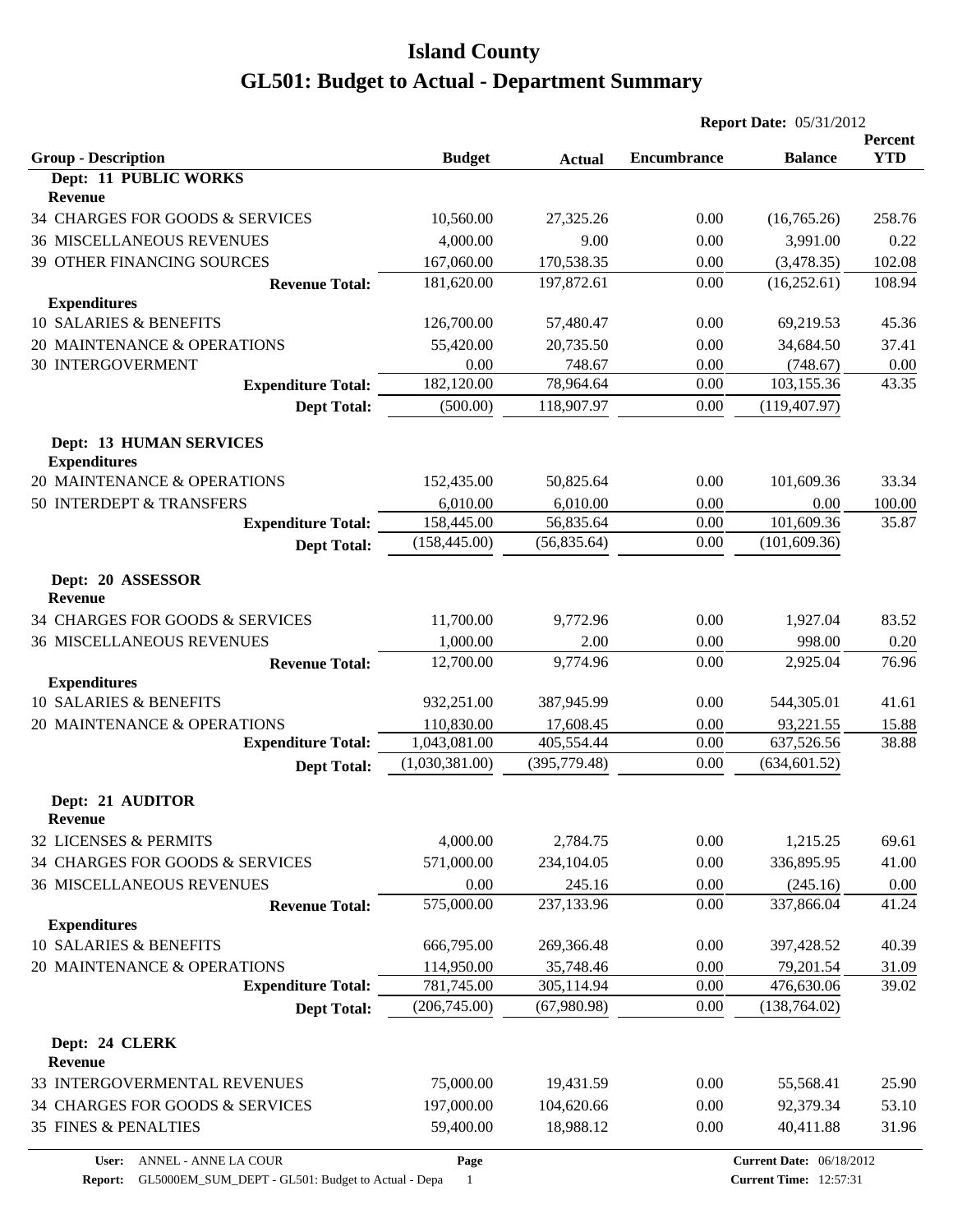|                                                         |               |               |                    | <b>Report Date: 05/31/2012</b> |                       |
|---------------------------------------------------------|---------------|---------------|--------------------|--------------------------------|-----------------------|
| <b>Group - Description</b>                              | <b>Budget</b> | <b>Actual</b> | <b>Encumbrance</b> | <b>Balance</b>                 | Percent<br><b>YTD</b> |
| <b>36 MISCELLANEOUS REVENUES</b>                        | 5,000.00      | 1,609.44      | 0.00               | 3,390.56                       | 32.18                 |
| 39 OTHER FINANCING SOURCES                              | 9,000.00      | 9,000.00      | 0.00               | 0.00                           | 100.00                |
| <b>Revenue Total:</b>                                   | 345,400.00    | 153,649.81    | 0.00               | 191,750.19                     | 44.48                 |
| <b>Expenditures</b>                                     |               |               |                    |                                |                       |
| 10 SALARIES & BENEFITS                                  | 384,600.00    | 153,084.21    | 0.00               | 231,515.79                     | 39.80                 |
| 20 MAINTENANCE & OPERATIONS                             | 31,500.00     | 13,778.98     | 0.00               | 17,721.02                      | 43.74                 |
| <b>Expenditure Total:</b>                               | 416,100.00    | 166,863.19    | 0.00               | 249,236.81                     | 40.10                 |
| <b>Dept Total:</b>                                      | (70,700.00)   | (13,213.38)   | 0.00               | (57, 486.62)                   |                       |
| Dept: 25 COMMISSIONERS                                  |               |               |                    |                                |                       |
| Revenue                                                 |               |               |                    |                                |                       |
| 34 CHARGES FOR GOODS & SERVICES                         | 500.00        | 106.25        | 0.00               | 393.75                         | 21.25                 |
| <b>36 MISCELLANEOUS REVENUES</b>                        | 7,846.00      | 2,943.54      | 0.00               | 4,902.46                       | 37.51                 |
| <b>Revenue Total:</b>                                   | 8,346.00      | 3,049.79      | 0.00               | 5,296.21                       | 36.54                 |
| <b>Expenditures</b>                                     |               |               |                    |                                |                       |
| 10 SALARIES & BENEFITS                                  | 569,577.00    | 232,929.17    | 0.00               | 336,647.83                     | 40.89                 |
| 20 MAINTENANCE & OPERATIONS                             | 59,850.00     | 14,884.92     | 0.00               | 44,965.08                      | 24.87                 |
| <b>Expenditure Total:</b>                               | 629,427.00    | 247,814.09    | 0.00               | 381,612.91                     | 39.37                 |
| <b>Dept Total:</b>                                      | (621,081.00)  | (244, 764.30) | 0.00               | (376, 316.70)                  |                       |
| <b>Dept: 26 CENTRAL SERVICES</b><br><b>Expenditures</b> |               |               |                    |                                |                       |
| <b>10 SALARIES &amp; BENEFITS</b>                       | 463,100.00    | 196,002.42    | 0.00               | 267,097.58                     | 42.32                 |
| 20 MAINTENANCE & OPERATIONS                             | 379,200.00    | 144,042.18    | 0.00               | 235,157.82                     | 37.98                 |
| <b>40 CAPITAL</b>                                       | 153,000.00    | 34,102.29     | 0.00               | 118,897.71                     | 22.28                 |
| <b>Expenditure Total:</b>                               | 995,300.00    | 374,146.89    | 0.00               | 621,153.11                     | 37.59                 |
| <b>Dept Total:</b>                                      | (995,300.00)  | (374, 146.89) | 0.00               | (621, 153.11)                  |                       |
| Dept: 27 CORONER<br><b>Revenue</b>                      |               |               |                    |                                |                       |
| 33 INTERGOVERMENTAL REVENUES                            | 20,000.00     | 17,510.40     | 0.00               | 2,489.60                       | 87.55                 |
| <b>Revenue Total:</b>                                   | 20,000.00     | 17,510.40     | 0.00               | 2,489.60                       | 87.55                 |
| <b>Expenditures</b>                                     |               |               |                    |                                |                       |
| 10 SALARIES & BENEFITS                                  | 156,800.00    | 65,795.95     | 0.00               | 91,004.05                      | 41.96                 |
| 20 MAINTENANCE & OPERATIONS                             | 68,925.00     | 26,702.44     | 0.00               | 42,222.56                      | 38.74                 |
| <b>Expenditure Total:</b>                               | 225,725.00    | 92,498.39     | 0.00               | 133,226.61                     | 40.97                 |
| <b>Dept Total:</b>                                      | (205, 725.00) | (74, 987.99)  | 0.00               | (130, 737.01)                  |                       |
| Dept: 28 FACILITIES & MAINTENANCE<br>Revenue            |               |               |                    |                                |                       |
| 34 CHARGES FOR GOODS & SERVICES                         | 40,000.00     | 9,273.54      | 0.00               | 30,726.46                      | 23.18                 |
| 36 MISCELLANEOUS REVENUES                               | 0.00          | 0.00          | 0.00               | 0.00                           | 0.00                  |
| <b>Revenue Total:</b>                                   | 40,000.00     | 9,273.54      | 0.00               | 30,726.46                      | 23.18                 |
| <b>Expenditures</b>                                     |               |               |                    |                                |                       |
| 10 SALARIES & BENEFITS                                  | 575,100.00    | 250,153.71    | 0.00               | 324,946.29                     | 43.49                 |
| 20 MAINTENANCE & OPERATIONS                             | 419,150.00    | 170,016.42    | 0.00               | 249,133.58                     | 40.56                 |
| <b>Expenditure Total:</b>                               | 994,250.00    | 420,170.13    | 0.00               | 574,079.87                     | 42.26                 |
| <b>Dept Total:</b>                                      | (954, 250.00) | (410, 896.59) | 0.00               | (543, 353.41)                  |                       |

**Report:** GL5000EM\_SUM\_DEPT - GL501: Budget to Actual - Depa 2

**Page**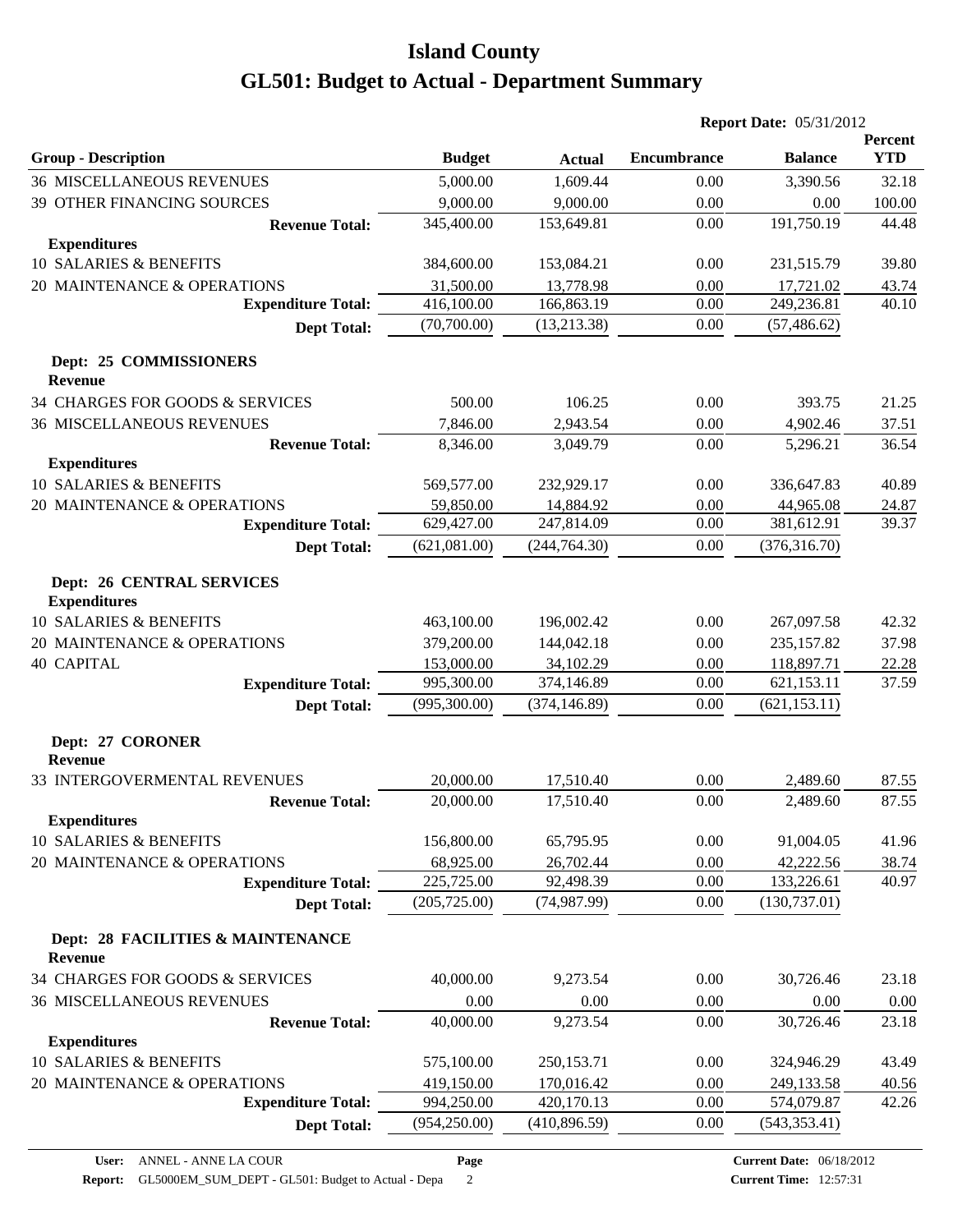|                                                 |                |               | <b>Report Date: 05/31/2012</b> |                |                              |
|-------------------------------------------------|----------------|---------------|--------------------------------|----------------|------------------------------|
| <b>Group - Description</b>                      | <b>Budget</b>  | <b>Actual</b> | <b>Encumbrance</b>             | <b>Balance</b> | <b>Percent</b><br><b>YTD</b> |
| Dept: 29 DISTRICT COURT                         |                |               |                                |                |                              |
| <b>Revenue</b>                                  |                |               |                                |                |                              |
| 33 INTERGOVERMENTAL REVENUES                    | 259,860.00     | 61,617.11     | 0.00                           | 198,242.89     | 23.71                        |
| 34 CHARGES FOR GOODS & SERVICES                 | 186,709.00     | 93,292.48     | 0.00                           | 93,416.52      | 49.96                        |
| 35 FINES & PENALTIES                            | 526,300.00     | 210,529.29    | 0.00                           | 315,770.71     | 40.00                        |
| <b>36 MISCELLANEOUS REVENUES</b>                | 14,000.00      | 9,090.76      | 0.00                           | 4,909.24       | 64.93                        |
| <b>Revenue Total:</b>                           | 986,869.00     | 374,529.64    | 0.00                           | 612,339.36     | 37.95                        |
| <b>Expenditures</b>                             |                |               |                                |                |                              |
| 10 SALARIES & BENEFITS                          | 829,500.00     | 347,502.63    | 0.00                           | 481,997.37     | 41.89                        |
| 20 MAINTENANCE & OPERATIONS                     | 91,010.00      | 30,973.14     | 0.00                           | 60,036.86      | 34.03                        |
| <b>Expenditure Total:</b>                       | 920,510.00     | 378,475.77    | 0.00                           | 542,034.23     | 41.11                        |
| <b>Dept Total:</b>                              | 66,359.00      | (3,946.13)    | 0.00                           | 70,305.13      |                              |
| Dept: 36 MISCELLANEOUS<br><b>Revenue</b>        |                |               |                                |                |                              |
| 34 CHARGES FOR GOODS & SERVICES                 | 500.00         | 0.00          | 0.00                           | 500.00         | 0.00                         |
| <b>Revenue Total:</b>                           | 500.00         | 0.00          | 0.00                           | 500.00         | 0.00                         |
| <b>Expenditures</b>                             |                |               |                                |                |                              |
| 10 SALARIES & BENEFITS                          | 71,110.00      | 29,540.98     | 0.00                           | 41,569.02      | 41.54                        |
| 20 MAINTENANCE & OPERATIONS                     | 125,700.00     | 17,368.98     | 0.00                           | 108,331.02     | 13.81                        |
| <b>30 INTERGOVERMENT</b>                        | 71,115.25      | 45,125.75     | 0.00                           | 25,989.50      | 63.45                        |
| <b>Expenditure Total:</b>                       | 267,925.25     | 92,035.71     | 0.00                           | 175,889.54     | 34.35                        |
| <b>Dept Total:</b>                              | (267, 425.25)  | (92, 035.71)  | 0.00                           | (175, 389.54)  |                              |
|                                                 |                |               |                                |                |                              |
| Dept: 39 PROSECUTING ATTORNEY<br><b>Revenue</b> |                |               |                                |                |                              |
| 33 INTERGOVERMENTAL REVENUES                    | 201,116.00     | 66,854.24     | 0.00                           | 134,261.76     | 33.24                        |
| 34 CHARGES FOR GOODS & SERVICES                 | 25,500.00      | 11,177.77     | 0.00                           | 14,322.23      | 43.83                        |
| <b>35 FINES &amp; PENALTIES</b>                 | 1,000.00       | 186.11        | 0.00                           | 813.89         | 18.61                        |
| 39 OTHER FINANCING SOURCES                      | 13,000.00      | 13,000.00     | 0.00                           | 0.00           | 100.00                       |
| <b>Revenue Total:</b>                           | 240,616.00     | 91,218.12     | 0.00                           | 149,397.88     | 37.91                        |
| <b>Expenditures</b>                             |                |               |                                |                |                              |
| 10 SALARIES & BENEFITS                          | 1,184,300.00   | 496,235.36    | 0.00                           | 688,064.64     | 41.90                        |
| 20 MAINTENANCE & OPERATIONS                     | 103,368.00     | 18,382.77     | 0.00                           | 84,985.23      | 17.78                        |
| <b>40 CAPITAL</b>                               | 17,985.00      | 0.00          | 0.00                           | 17,985.00      | 0.00                         |
| <b>Expenditure Total:</b>                       | 1,305,653.00   | 514,618.13    | 0.00                           | 791,034.87     | 39.41                        |
| <b>Dept Total:</b>                              | (1,065,037.00) | (423, 400.01) | 0.00                           | (641, 636.99)  |                              |
|                                                 |                |               |                                |                |                              |
| Dept: 40 SHERIFF<br><b>Revenue</b>              |                |               |                                |                |                              |
| 32 LICENSES & PERMITS                           | 20,000.00      | 17,205.50     | 0.00                           | 2,794.50       | 86.02                        |
| 33 INTERGOVERMENTAL REVENUES                    | 124,000.00     | 86,868.31     | 0.00                           | 37,131.69      | 70.05                        |
| 34 CHARGES FOR GOODS & SERVICES                 | 45,500.00      | 16,700.74     | 0.00                           | 28,799.26      | 36.70                        |
| 35 FINES & PENALTIES                            | 0.00           | 84.72         | 0.00                           | (84.72)        | 0.00                         |
| <b>36 MISCELLANEOUS REVENUES</b>                | 1,000.00       | 2,779.43      | 0.00                           | (1,779.43)     | 277.94                       |
| <b>38 NONREVENUES</b>                           | 0.00           | 2,097.00      | 0.00                           | (2,097.00)     | 0.00                         |
| 39 OTHER FINANCING SOURCES                      | 750,000.00     | 750,000.00    | 0.00                           | 0.00           | 100.00                       |
|                                                 |                |               |                                |                |                              |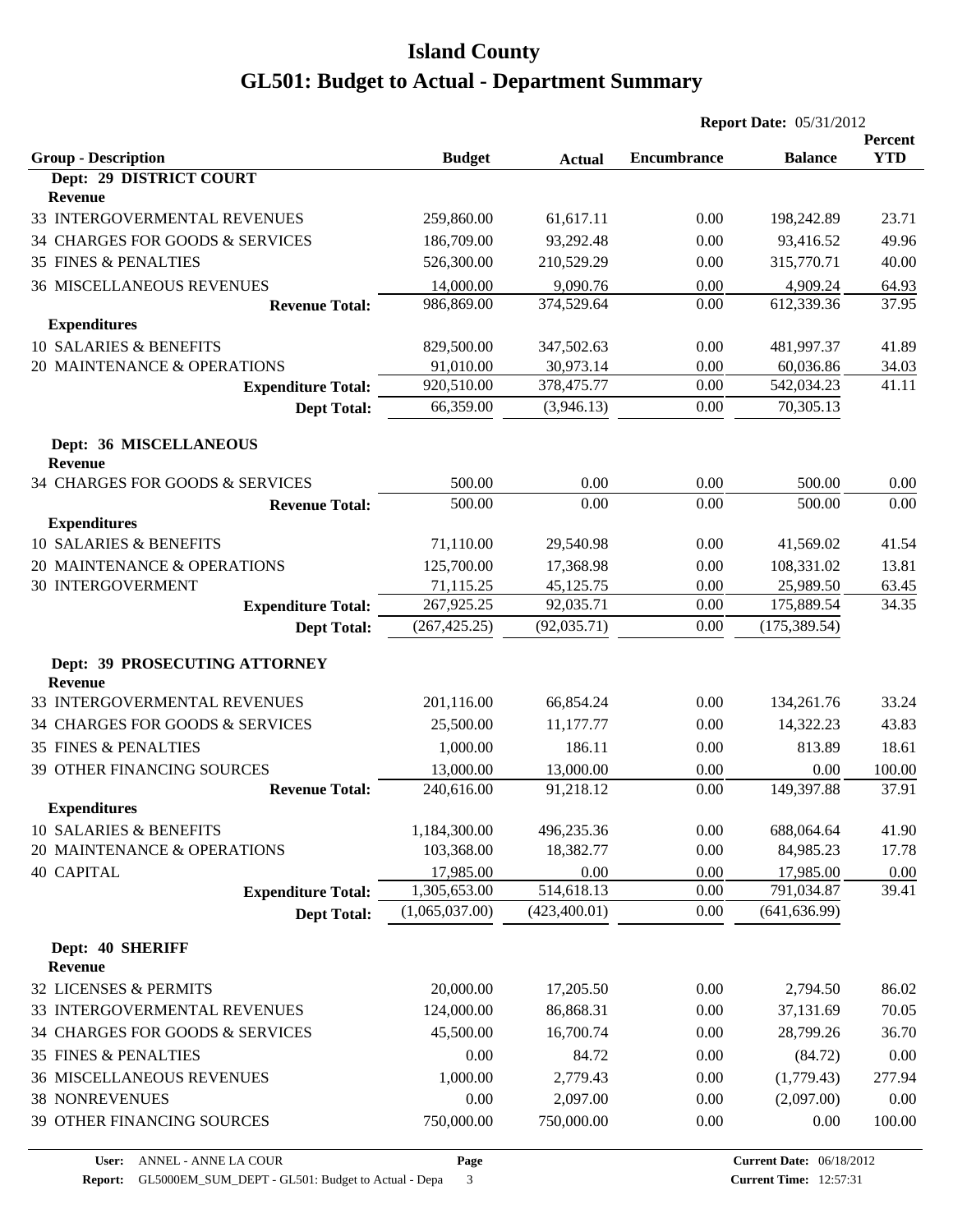| Percent<br><b>YTD</b><br><b>Group - Description</b><br><b>Budget</b><br><b>Encumbrance</b><br><b>Balance</b><br><b>Actual</b><br>875,735.70<br>940,500.00<br>93.11<br><b>Revenue Total:</b><br>0.00<br>64,764.30<br><b>Expenditures</b><br>10 SALARIES & BENEFITS<br>4,966,800.00<br>2,077,035.73<br>0.00<br>2,889,764.27<br>41.81<br>30.29<br>20 MAINTENANCE & OPERATIONS<br>852,284.00<br>258,198.82<br>0.00<br>594,085.18<br><b>30 INTERGOVERMENT</b><br>590,000.00<br>288,308.00<br>0.00<br>301,692.00<br>48.86<br><b>40 CAPITAL</b><br>19,735.54<br>(19, 735.54)<br>0.00<br>0.00<br>0.00<br>6,409,084.00<br>41.24<br>2,643,278.09<br>0.00<br>3,765,805.91<br><b>Expenditure Total:</b><br>(5,468,584.00)<br>(1,767,542.39)<br>0.00<br>(3,701,041.61)<br><b>Dept Total:</b><br>Dept: 41 SUPERIOR COURT<br><b>Revenue</b><br>32 LICENSES & PERMITS<br>20,000.00<br>0.00<br>16,688.00<br>3,312.00<br>16.56<br>33 INTERGOVERMENTAL REVENUES<br>318,252.00<br>111,131.43<br>207,120.57<br>34.91<br>0.00<br>34 CHARGES FOR GOODS & SERVICES<br>18,000.00<br>10,774.00<br>7,226.00<br>0.00<br>59.85<br>0.00<br>678.00<br>0.00<br>(678.00)<br><b>36 MISCELLANEOUS REVENUES</b><br>0.00<br><b>Revenue Total:</b><br>356,252.00<br>125,895.43<br>230,356.57<br>35.33<br>0.00<br><b>Expenditures</b><br>10 SALARIES & BENEFITS<br>846,400.00<br>336,787.09<br>509,612.91<br>39.79<br>0.00<br>20 MAINTENANCE & OPERATIONS<br>199,583.00<br>20,786.88<br>0.00<br>178,796.12<br>10.41<br>50 INTERDEPT & TRANSFERS<br>350,000.00<br>350,000.00<br>0.00<br>100.00<br>0.00<br>688,409.03<br>1,395,983.00<br>707,573.97<br>50.68<br>0.00<br><b>Expenditure Total:</b><br>(1,039,731.00)<br>(581, 678.54)<br>0.00<br>(458, 052.46)<br><b>Dept Total:</b><br><b>Dept: 42 TREASURER</b><br><b>Revenue</b><br>31 TAXES<br>85,000.00<br>0.00<br>54,185.03<br>36.25<br>30,814.97<br>34 CHARGES FOR GOODS & SERVICES<br>8,495.00<br>2,904.65<br>0.00<br>5,590.35<br>34.19<br>144,428.82<br>110,571.18<br><b>36 MISCELLANEOUS REVENUES</b><br>255,000.00<br>0.00<br>56.63<br>51.11<br>348,495.00<br>178,148.44<br>0.00<br>170,346.56<br><b>Revenue Total:</b><br><b>Expenditures</b><br>10 SALARIES & BENEFITS<br>398,600.00<br>169,678.01<br>0.00<br>228,921.99<br>42.56<br>20 MAINTENANCE & OPERATIONS<br>29,528.75<br>$0.00\,$<br>33,771.25<br>63,300.00<br>46.64<br>60 DEBT SERVICE<br>5,000.00<br>5,211.87<br>0.00<br>(211.87)<br>104.23<br>466,900.00<br>204,418.63<br>0.00<br>262,481.37<br>43.78<br><b>Expenditure Total:</b><br>(118, 405.00)<br>(26,270.19)<br>0.00<br>(92, 134.81)<br><b>Dept Total:</b><br>Dept: 47 BUDGET<br><b>Expenditures</b><br>10 SALARIES & BENEFITS<br>116,300.00<br>48,601.58<br>0.00<br>67,698.42<br>41.78<br>12,100.00<br>9,662.06<br>20 MAINTENANCE & OPERATIONS<br>2,437.94<br>0.00<br>20.14<br>128,400.00<br>51,039.52<br>77,360.48<br>39.75<br>0.00<br><b>Expenditure Total:</b><br>(128,400.00)<br>(51,039.52)<br>0.00<br>(77, 360.48)<br><b>Dept Total:</b><br>Dept: 48 EMERGENCY MANAGEMENT<br><b>Revenue</b><br>33 INTERGOVERMENTAL REVENUES<br>325,620.00<br>20,203.63<br>0.00<br>305,416.37<br>6.20<br>36 MISCELLANEOUS REVENUES<br>0.00<br>15.00<br>0.00<br>(15.00)<br>0.00<br>325,620.00<br>20,218.63<br>305,401.37<br>0.00<br>6.20<br><b>Revenue Total:</b><br>ANNEL - ANNE LA COUR<br>Page<br><b>Current Date: 06/18/2012</b><br>User: |  |  | <b>Report Date: 05/31/2012</b> |  |  |  |  |
|------------------------------------------------------------------------------------------------------------------------------------------------------------------------------------------------------------------------------------------------------------------------------------------------------------------------------------------------------------------------------------------------------------------------------------------------------------------------------------------------------------------------------------------------------------------------------------------------------------------------------------------------------------------------------------------------------------------------------------------------------------------------------------------------------------------------------------------------------------------------------------------------------------------------------------------------------------------------------------------------------------------------------------------------------------------------------------------------------------------------------------------------------------------------------------------------------------------------------------------------------------------------------------------------------------------------------------------------------------------------------------------------------------------------------------------------------------------------------------------------------------------------------------------------------------------------------------------------------------------------------------------------------------------------------------------------------------------------------------------------------------------------------------------------------------------------------------------------------------------------------------------------------------------------------------------------------------------------------------------------------------------------------------------------------------------------------------------------------------------------------------------------------------------------------------------------------------------------------------------------------------------------------------------------------------------------------------------------------------------------------------------------------------------------------------------------------------------------------------------------------------------------------------------------------------------------------------------------------------------------------------------------------------------------------------------------------------------------------------------------------------------------------------------------------------------------------------------------------------------------------------------------------------------------------------------------------------------------------------------------------------------------------------------------------------------------------------------------------------------------------------------------------------------------------------------------------------------------------------------------------------------------------------------------------------------------------------------------------------------------|--|--|--------------------------------|--|--|--|--|
|                                                                                                                                                                                                                                                                                                                                                                                                                                                                                                                                                                                                                                                                                                                                                                                                                                                                                                                                                                                                                                                                                                                                                                                                                                                                                                                                                                                                                                                                                                                                                                                                                                                                                                                                                                                                                                                                                                                                                                                                                                                                                                                                                                                                                                                                                                                                                                                                                                                                                                                                                                                                                                                                                                                                                                                                                                                                                                                                                                                                                                                                                                                                                                                                                                                                                                                                                                        |  |  |                                |  |  |  |  |
|                                                                                                                                                                                                                                                                                                                                                                                                                                                                                                                                                                                                                                                                                                                                                                                                                                                                                                                                                                                                                                                                                                                                                                                                                                                                                                                                                                                                                                                                                                                                                                                                                                                                                                                                                                                                                                                                                                                                                                                                                                                                                                                                                                                                                                                                                                                                                                                                                                                                                                                                                                                                                                                                                                                                                                                                                                                                                                                                                                                                                                                                                                                                                                                                                                                                                                                                                                        |  |  |                                |  |  |  |  |
|                                                                                                                                                                                                                                                                                                                                                                                                                                                                                                                                                                                                                                                                                                                                                                                                                                                                                                                                                                                                                                                                                                                                                                                                                                                                                                                                                                                                                                                                                                                                                                                                                                                                                                                                                                                                                                                                                                                                                                                                                                                                                                                                                                                                                                                                                                                                                                                                                                                                                                                                                                                                                                                                                                                                                                                                                                                                                                                                                                                                                                                                                                                                                                                                                                                                                                                                                                        |  |  |                                |  |  |  |  |
|                                                                                                                                                                                                                                                                                                                                                                                                                                                                                                                                                                                                                                                                                                                                                                                                                                                                                                                                                                                                                                                                                                                                                                                                                                                                                                                                                                                                                                                                                                                                                                                                                                                                                                                                                                                                                                                                                                                                                                                                                                                                                                                                                                                                                                                                                                                                                                                                                                                                                                                                                                                                                                                                                                                                                                                                                                                                                                                                                                                                                                                                                                                                                                                                                                                                                                                                                                        |  |  |                                |  |  |  |  |
|                                                                                                                                                                                                                                                                                                                                                                                                                                                                                                                                                                                                                                                                                                                                                                                                                                                                                                                                                                                                                                                                                                                                                                                                                                                                                                                                                                                                                                                                                                                                                                                                                                                                                                                                                                                                                                                                                                                                                                                                                                                                                                                                                                                                                                                                                                                                                                                                                                                                                                                                                                                                                                                                                                                                                                                                                                                                                                                                                                                                                                                                                                                                                                                                                                                                                                                                                                        |  |  |                                |  |  |  |  |
|                                                                                                                                                                                                                                                                                                                                                                                                                                                                                                                                                                                                                                                                                                                                                                                                                                                                                                                                                                                                                                                                                                                                                                                                                                                                                                                                                                                                                                                                                                                                                                                                                                                                                                                                                                                                                                                                                                                                                                                                                                                                                                                                                                                                                                                                                                                                                                                                                                                                                                                                                                                                                                                                                                                                                                                                                                                                                                                                                                                                                                                                                                                                                                                                                                                                                                                                                                        |  |  |                                |  |  |  |  |
|                                                                                                                                                                                                                                                                                                                                                                                                                                                                                                                                                                                                                                                                                                                                                                                                                                                                                                                                                                                                                                                                                                                                                                                                                                                                                                                                                                                                                                                                                                                                                                                                                                                                                                                                                                                                                                                                                                                                                                                                                                                                                                                                                                                                                                                                                                                                                                                                                                                                                                                                                                                                                                                                                                                                                                                                                                                                                                                                                                                                                                                                                                                                                                                                                                                                                                                                                                        |  |  |                                |  |  |  |  |
|                                                                                                                                                                                                                                                                                                                                                                                                                                                                                                                                                                                                                                                                                                                                                                                                                                                                                                                                                                                                                                                                                                                                                                                                                                                                                                                                                                                                                                                                                                                                                                                                                                                                                                                                                                                                                                                                                                                                                                                                                                                                                                                                                                                                                                                                                                                                                                                                                                                                                                                                                                                                                                                                                                                                                                                                                                                                                                                                                                                                                                                                                                                                                                                                                                                                                                                                                                        |  |  |                                |  |  |  |  |
|                                                                                                                                                                                                                                                                                                                                                                                                                                                                                                                                                                                                                                                                                                                                                                                                                                                                                                                                                                                                                                                                                                                                                                                                                                                                                                                                                                                                                                                                                                                                                                                                                                                                                                                                                                                                                                                                                                                                                                                                                                                                                                                                                                                                                                                                                                                                                                                                                                                                                                                                                                                                                                                                                                                                                                                                                                                                                                                                                                                                                                                                                                                                                                                                                                                                                                                                                                        |  |  |                                |  |  |  |  |
|                                                                                                                                                                                                                                                                                                                                                                                                                                                                                                                                                                                                                                                                                                                                                                                                                                                                                                                                                                                                                                                                                                                                                                                                                                                                                                                                                                                                                                                                                                                                                                                                                                                                                                                                                                                                                                                                                                                                                                                                                                                                                                                                                                                                                                                                                                                                                                                                                                                                                                                                                                                                                                                                                                                                                                                                                                                                                                                                                                                                                                                                                                                                                                                                                                                                                                                                                                        |  |  |                                |  |  |  |  |
|                                                                                                                                                                                                                                                                                                                                                                                                                                                                                                                                                                                                                                                                                                                                                                                                                                                                                                                                                                                                                                                                                                                                                                                                                                                                                                                                                                                                                                                                                                                                                                                                                                                                                                                                                                                                                                                                                                                                                                                                                                                                                                                                                                                                                                                                                                                                                                                                                                                                                                                                                                                                                                                                                                                                                                                                                                                                                                                                                                                                                                                                                                                                                                                                                                                                                                                                                                        |  |  |                                |  |  |  |  |
|                                                                                                                                                                                                                                                                                                                                                                                                                                                                                                                                                                                                                                                                                                                                                                                                                                                                                                                                                                                                                                                                                                                                                                                                                                                                                                                                                                                                                                                                                                                                                                                                                                                                                                                                                                                                                                                                                                                                                                                                                                                                                                                                                                                                                                                                                                                                                                                                                                                                                                                                                                                                                                                                                                                                                                                                                                                                                                                                                                                                                                                                                                                                                                                                                                                                                                                                                                        |  |  |                                |  |  |  |  |
|                                                                                                                                                                                                                                                                                                                                                                                                                                                                                                                                                                                                                                                                                                                                                                                                                                                                                                                                                                                                                                                                                                                                                                                                                                                                                                                                                                                                                                                                                                                                                                                                                                                                                                                                                                                                                                                                                                                                                                                                                                                                                                                                                                                                                                                                                                                                                                                                                                                                                                                                                                                                                                                                                                                                                                                                                                                                                                                                                                                                                                                                                                                                                                                                                                                                                                                                                                        |  |  |                                |  |  |  |  |
|                                                                                                                                                                                                                                                                                                                                                                                                                                                                                                                                                                                                                                                                                                                                                                                                                                                                                                                                                                                                                                                                                                                                                                                                                                                                                                                                                                                                                                                                                                                                                                                                                                                                                                                                                                                                                                                                                                                                                                                                                                                                                                                                                                                                                                                                                                                                                                                                                                                                                                                                                                                                                                                                                                                                                                                                                                                                                                                                                                                                                                                                                                                                                                                                                                                                                                                                                                        |  |  |                                |  |  |  |  |
|                                                                                                                                                                                                                                                                                                                                                                                                                                                                                                                                                                                                                                                                                                                                                                                                                                                                                                                                                                                                                                                                                                                                                                                                                                                                                                                                                                                                                                                                                                                                                                                                                                                                                                                                                                                                                                                                                                                                                                                                                                                                                                                                                                                                                                                                                                                                                                                                                                                                                                                                                                                                                                                                                                                                                                                                                                                                                                                                                                                                                                                                                                                                                                                                                                                                                                                                                                        |  |  |                                |  |  |  |  |
|                                                                                                                                                                                                                                                                                                                                                                                                                                                                                                                                                                                                                                                                                                                                                                                                                                                                                                                                                                                                                                                                                                                                                                                                                                                                                                                                                                                                                                                                                                                                                                                                                                                                                                                                                                                                                                                                                                                                                                                                                                                                                                                                                                                                                                                                                                                                                                                                                                                                                                                                                                                                                                                                                                                                                                                                                                                                                                                                                                                                                                                                                                                                                                                                                                                                                                                                                                        |  |  |                                |  |  |  |  |
|                                                                                                                                                                                                                                                                                                                                                                                                                                                                                                                                                                                                                                                                                                                                                                                                                                                                                                                                                                                                                                                                                                                                                                                                                                                                                                                                                                                                                                                                                                                                                                                                                                                                                                                                                                                                                                                                                                                                                                                                                                                                                                                                                                                                                                                                                                                                                                                                                                                                                                                                                                                                                                                                                                                                                                                                                                                                                                                                                                                                                                                                                                                                                                                                                                                                                                                                                                        |  |  |                                |  |  |  |  |
|                                                                                                                                                                                                                                                                                                                                                                                                                                                                                                                                                                                                                                                                                                                                                                                                                                                                                                                                                                                                                                                                                                                                                                                                                                                                                                                                                                                                                                                                                                                                                                                                                                                                                                                                                                                                                                                                                                                                                                                                                                                                                                                                                                                                                                                                                                                                                                                                                                                                                                                                                                                                                                                                                                                                                                                                                                                                                                                                                                                                                                                                                                                                                                                                                                                                                                                                                                        |  |  |                                |  |  |  |  |
|                                                                                                                                                                                                                                                                                                                                                                                                                                                                                                                                                                                                                                                                                                                                                                                                                                                                                                                                                                                                                                                                                                                                                                                                                                                                                                                                                                                                                                                                                                                                                                                                                                                                                                                                                                                                                                                                                                                                                                                                                                                                                                                                                                                                                                                                                                                                                                                                                                                                                                                                                                                                                                                                                                                                                                                                                                                                                                                                                                                                                                                                                                                                                                                                                                                                                                                                                                        |  |  |                                |  |  |  |  |
|                                                                                                                                                                                                                                                                                                                                                                                                                                                                                                                                                                                                                                                                                                                                                                                                                                                                                                                                                                                                                                                                                                                                                                                                                                                                                                                                                                                                                                                                                                                                                                                                                                                                                                                                                                                                                                                                                                                                                                                                                                                                                                                                                                                                                                                                                                                                                                                                                                                                                                                                                                                                                                                                                                                                                                                                                                                                                                                                                                                                                                                                                                                                                                                                                                                                                                                                                                        |  |  |                                |  |  |  |  |
|                                                                                                                                                                                                                                                                                                                                                                                                                                                                                                                                                                                                                                                                                                                                                                                                                                                                                                                                                                                                                                                                                                                                                                                                                                                                                                                                                                                                                                                                                                                                                                                                                                                                                                                                                                                                                                                                                                                                                                                                                                                                                                                                                                                                                                                                                                                                                                                                                                                                                                                                                                                                                                                                                                                                                                                                                                                                                                                                                                                                                                                                                                                                                                                                                                                                                                                                                                        |  |  |                                |  |  |  |  |
|                                                                                                                                                                                                                                                                                                                                                                                                                                                                                                                                                                                                                                                                                                                                                                                                                                                                                                                                                                                                                                                                                                                                                                                                                                                                                                                                                                                                                                                                                                                                                                                                                                                                                                                                                                                                                                                                                                                                                                                                                                                                                                                                                                                                                                                                                                                                                                                                                                                                                                                                                                                                                                                                                                                                                                                                                                                                                                                                                                                                                                                                                                                                                                                                                                                                                                                                                                        |  |  |                                |  |  |  |  |
|                                                                                                                                                                                                                                                                                                                                                                                                                                                                                                                                                                                                                                                                                                                                                                                                                                                                                                                                                                                                                                                                                                                                                                                                                                                                                                                                                                                                                                                                                                                                                                                                                                                                                                                                                                                                                                                                                                                                                                                                                                                                                                                                                                                                                                                                                                                                                                                                                                                                                                                                                                                                                                                                                                                                                                                                                                                                                                                                                                                                                                                                                                                                                                                                                                                                                                                                                                        |  |  |                                |  |  |  |  |
|                                                                                                                                                                                                                                                                                                                                                                                                                                                                                                                                                                                                                                                                                                                                                                                                                                                                                                                                                                                                                                                                                                                                                                                                                                                                                                                                                                                                                                                                                                                                                                                                                                                                                                                                                                                                                                                                                                                                                                                                                                                                                                                                                                                                                                                                                                                                                                                                                                                                                                                                                                                                                                                                                                                                                                                                                                                                                                                                                                                                                                                                                                                                                                                                                                                                                                                                                                        |  |  |                                |  |  |  |  |
|                                                                                                                                                                                                                                                                                                                                                                                                                                                                                                                                                                                                                                                                                                                                                                                                                                                                                                                                                                                                                                                                                                                                                                                                                                                                                                                                                                                                                                                                                                                                                                                                                                                                                                                                                                                                                                                                                                                                                                                                                                                                                                                                                                                                                                                                                                                                                                                                                                                                                                                                                                                                                                                                                                                                                                                                                                                                                                                                                                                                                                                                                                                                                                                                                                                                                                                                                                        |  |  |                                |  |  |  |  |
|                                                                                                                                                                                                                                                                                                                                                                                                                                                                                                                                                                                                                                                                                                                                                                                                                                                                                                                                                                                                                                                                                                                                                                                                                                                                                                                                                                                                                                                                                                                                                                                                                                                                                                                                                                                                                                                                                                                                                                                                                                                                                                                                                                                                                                                                                                                                                                                                                                                                                                                                                                                                                                                                                                                                                                                                                                                                                                                                                                                                                                                                                                                                                                                                                                                                                                                                                                        |  |  |                                |  |  |  |  |
|                                                                                                                                                                                                                                                                                                                                                                                                                                                                                                                                                                                                                                                                                                                                                                                                                                                                                                                                                                                                                                                                                                                                                                                                                                                                                                                                                                                                                                                                                                                                                                                                                                                                                                                                                                                                                                                                                                                                                                                                                                                                                                                                                                                                                                                                                                                                                                                                                                                                                                                                                                                                                                                                                                                                                                                                                                                                                                                                                                                                                                                                                                                                                                                                                                                                                                                                                                        |  |  |                                |  |  |  |  |
|                                                                                                                                                                                                                                                                                                                                                                                                                                                                                                                                                                                                                                                                                                                                                                                                                                                                                                                                                                                                                                                                                                                                                                                                                                                                                                                                                                                                                                                                                                                                                                                                                                                                                                                                                                                                                                                                                                                                                                                                                                                                                                                                                                                                                                                                                                                                                                                                                                                                                                                                                                                                                                                                                                                                                                                                                                                                                                                                                                                                                                                                                                                                                                                                                                                                                                                                                                        |  |  |                                |  |  |  |  |
|                                                                                                                                                                                                                                                                                                                                                                                                                                                                                                                                                                                                                                                                                                                                                                                                                                                                                                                                                                                                                                                                                                                                                                                                                                                                                                                                                                                                                                                                                                                                                                                                                                                                                                                                                                                                                                                                                                                                                                                                                                                                                                                                                                                                                                                                                                                                                                                                                                                                                                                                                                                                                                                                                                                                                                                                                                                                                                                                                                                                                                                                                                                                                                                                                                                                                                                                                                        |  |  |                                |  |  |  |  |
|                                                                                                                                                                                                                                                                                                                                                                                                                                                                                                                                                                                                                                                                                                                                                                                                                                                                                                                                                                                                                                                                                                                                                                                                                                                                                                                                                                                                                                                                                                                                                                                                                                                                                                                                                                                                                                                                                                                                                                                                                                                                                                                                                                                                                                                                                                                                                                                                                                                                                                                                                                                                                                                                                                                                                                                                                                                                                                                                                                                                                                                                                                                                                                                                                                                                                                                                                                        |  |  |                                |  |  |  |  |
|                                                                                                                                                                                                                                                                                                                                                                                                                                                                                                                                                                                                                                                                                                                                                                                                                                                                                                                                                                                                                                                                                                                                                                                                                                                                                                                                                                                                                                                                                                                                                                                                                                                                                                                                                                                                                                                                                                                                                                                                                                                                                                                                                                                                                                                                                                                                                                                                                                                                                                                                                                                                                                                                                                                                                                                                                                                                                                                                                                                                                                                                                                                                                                                                                                                                                                                                                                        |  |  |                                |  |  |  |  |
|                                                                                                                                                                                                                                                                                                                                                                                                                                                                                                                                                                                                                                                                                                                                                                                                                                                                                                                                                                                                                                                                                                                                                                                                                                                                                                                                                                                                                                                                                                                                                                                                                                                                                                                                                                                                                                                                                                                                                                                                                                                                                                                                                                                                                                                                                                                                                                                                                                                                                                                                                                                                                                                                                                                                                                                                                                                                                                                                                                                                                                                                                                                                                                                                                                                                                                                                                                        |  |  |                                |  |  |  |  |
|                                                                                                                                                                                                                                                                                                                                                                                                                                                                                                                                                                                                                                                                                                                                                                                                                                                                                                                                                                                                                                                                                                                                                                                                                                                                                                                                                                                                                                                                                                                                                                                                                                                                                                                                                                                                                                                                                                                                                                                                                                                                                                                                                                                                                                                                                                                                                                                                                                                                                                                                                                                                                                                                                                                                                                                                                                                                                                                                                                                                                                                                                                                                                                                                                                                                                                                                                                        |  |  |                                |  |  |  |  |
|                                                                                                                                                                                                                                                                                                                                                                                                                                                                                                                                                                                                                                                                                                                                                                                                                                                                                                                                                                                                                                                                                                                                                                                                                                                                                                                                                                                                                                                                                                                                                                                                                                                                                                                                                                                                                                                                                                                                                                                                                                                                                                                                                                                                                                                                                                                                                                                                                                                                                                                                                                                                                                                                                                                                                                                                                                                                                                                                                                                                                                                                                                                                                                                                                                                                                                                                                                        |  |  |                                |  |  |  |  |
|                                                                                                                                                                                                                                                                                                                                                                                                                                                                                                                                                                                                                                                                                                                                                                                                                                                                                                                                                                                                                                                                                                                                                                                                                                                                                                                                                                                                                                                                                                                                                                                                                                                                                                                                                                                                                                                                                                                                                                                                                                                                                                                                                                                                                                                                                                                                                                                                                                                                                                                                                                                                                                                                                                                                                                                                                                                                                                                                                                                                                                                                                                                                                                                                                                                                                                                                                                        |  |  |                                |  |  |  |  |
|                                                                                                                                                                                                                                                                                                                                                                                                                                                                                                                                                                                                                                                                                                                                                                                                                                                                                                                                                                                                                                                                                                                                                                                                                                                                                                                                                                                                                                                                                                                                                                                                                                                                                                                                                                                                                                                                                                                                                                                                                                                                                                                                                                                                                                                                                                                                                                                                                                                                                                                                                                                                                                                                                                                                                                                                                                                                                                                                                                                                                                                                                                                                                                                                                                                                                                                                                                        |  |  |                                |  |  |  |  |
|                                                                                                                                                                                                                                                                                                                                                                                                                                                                                                                                                                                                                                                                                                                                                                                                                                                                                                                                                                                                                                                                                                                                                                                                                                                                                                                                                                                                                                                                                                                                                                                                                                                                                                                                                                                                                                                                                                                                                                                                                                                                                                                                                                                                                                                                                                                                                                                                                                                                                                                                                                                                                                                                                                                                                                                                                                                                                                                                                                                                                                                                                                                                                                                                                                                                                                                                                                        |  |  |                                |  |  |  |  |
|                                                                                                                                                                                                                                                                                                                                                                                                                                                                                                                                                                                                                                                                                                                                                                                                                                                                                                                                                                                                                                                                                                                                                                                                                                                                                                                                                                                                                                                                                                                                                                                                                                                                                                                                                                                                                                                                                                                                                                                                                                                                                                                                                                                                                                                                                                                                                                                                                                                                                                                                                                                                                                                                                                                                                                                                                                                                                                                                                                                                                                                                                                                                                                                                                                                                                                                                                                        |  |  |                                |  |  |  |  |
|                                                                                                                                                                                                                                                                                                                                                                                                                                                                                                                                                                                                                                                                                                                                                                                                                                                                                                                                                                                                                                                                                                                                                                                                                                                                                                                                                                                                                                                                                                                                                                                                                                                                                                                                                                                                                                                                                                                                                                                                                                                                                                                                                                                                                                                                                                                                                                                                                                                                                                                                                                                                                                                                                                                                                                                                                                                                                                                                                                                                                                                                                                                                                                                                                                                                                                                                                                        |  |  |                                |  |  |  |  |
|                                                                                                                                                                                                                                                                                                                                                                                                                                                                                                                                                                                                                                                                                                                                                                                                                                                                                                                                                                                                                                                                                                                                                                                                                                                                                                                                                                                                                                                                                                                                                                                                                                                                                                                                                                                                                                                                                                                                                                                                                                                                                                                                                                                                                                                                                                                                                                                                                                                                                                                                                                                                                                                                                                                                                                                                                                                                                                                                                                                                                                                                                                                                                                                                                                                                                                                                                                        |  |  |                                |  |  |  |  |
|                                                                                                                                                                                                                                                                                                                                                                                                                                                                                                                                                                                                                                                                                                                                                                                                                                                                                                                                                                                                                                                                                                                                                                                                                                                                                                                                                                                                                                                                                                                                                                                                                                                                                                                                                                                                                                                                                                                                                                                                                                                                                                                                                                                                                                                                                                                                                                                                                                                                                                                                                                                                                                                                                                                                                                                                                                                                                                                                                                                                                                                                                                                                                                                                                                                                                                                                                                        |  |  |                                |  |  |  |  |
|                                                                                                                                                                                                                                                                                                                                                                                                                                                                                                                                                                                                                                                                                                                                                                                                                                                                                                                                                                                                                                                                                                                                                                                                                                                                                                                                                                                                                                                                                                                                                                                                                                                                                                                                                                                                                                                                                                                                                                                                                                                                                                                                                                                                                                                                                                                                                                                                                                                                                                                                                                                                                                                                                                                                                                                                                                                                                                                                                                                                                                                                                                                                                                                                                                                                                                                                                                        |  |  |                                |  |  |  |  |
|                                                                                                                                                                                                                                                                                                                                                                                                                                                                                                                                                                                                                                                                                                                                                                                                                                                                                                                                                                                                                                                                                                                                                                                                                                                                                                                                                                                                                                                                                                                                                                                                                                                                                                                                                                                                                                                                                                                                                                                                                                                                                                                                                                                                                                                                                                                                                                                                                                                                                                                                                                                                                                                                                                                                                                                                                                                                                                                                                                                                                                                                                                                                                                                                                                                                                                                                                                        |  |  |                                |  |  |  |  |
|                                                                                                                                                                                                                                                                                                                                                                                                                                                                                                                                                                                                                                                                                                                                                                                                                                                                                                                                                                                                                                                                                                                                                                                                                                                                                                                                                                                                                                                                                                                                                                                                                                                                                                                                                                                                                                                                                                                                                                                                                                                                                                                                                                                                                                                                                                                                                                                                                                                                                                                                                                                                                                                                                                                                                                                                                                                                                                                                                                                                                                                                                                                                                                                                                                                                                                                                                                        |  |  |                                |  |  |  |  |

**Report:** GL5000EM\_SUM\_DEPT - GL501: Budget to Actual - Depa 4

**Current Date:** 06/18/2012 **Current Time:** 12:57:31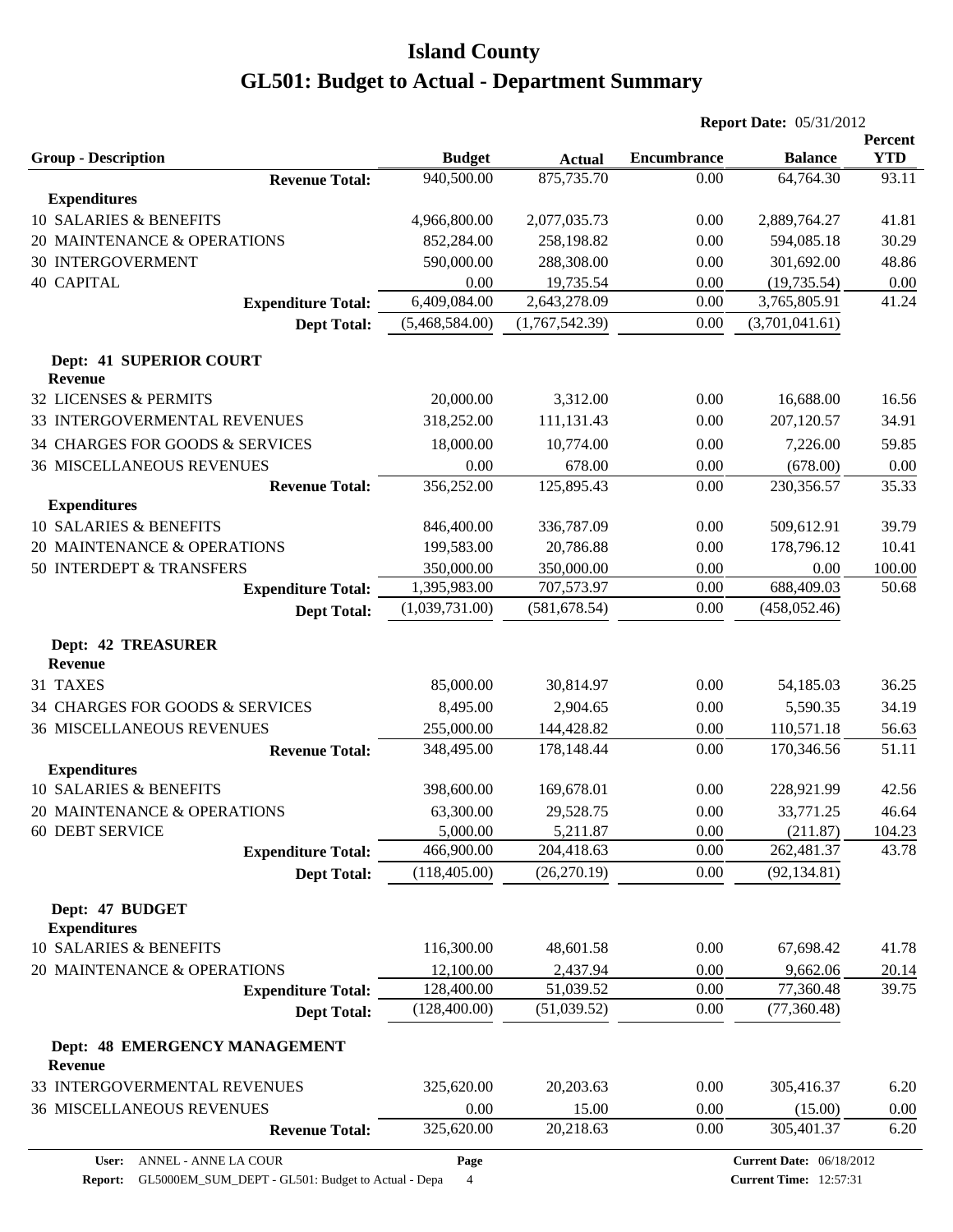|                                                   |                |               | <b>Report Date: 05/31/2012</b> |                                 |                              |
|---------------------------------------------------|----------------|---------------|--------------------------------|---------------------------------|------------------------------|
| <b>Group - Description</b>                        | <b>Budget</b>  | <b>Actual</b> | <b>Encumbrance</b>             | <b>Balance</b>                  | <b>Percent</b><br><b>YTD</b> |
| <b>Expenditures</b>                               |                |               |                                |                                 |                              |
| 10 SALARIES & BENEFITS                            | 68,500.00      | 30,310.05     | 0.00                           | 38,189.95                       | 44.24                        |
| 20 MAINTENANCE & OPERATIONS                       | 287,746.00     | 21,347.28     | 0.00                           | 266,398.72                      | 7.41                         |
| <b>30 INTERGOVERMENT</b>                          | 46,224.00      | 0.00          | 0.00                           | 46,224.00                       | 0.00                         |
| <b>Expenditure Total:</b>                         | 402,470.00     | 51,657.33     | 0.00                           | 350,812.67                      | 12.83                        |
| <b>Dept Total:</b>                                | (76,850.00)    | (31, 438.70)  | 0.00                           | (45, 411.30)                    |                              |
| Dept: 51 CIVIL SERVICE<br><b>Expenditures</b>     |                |               |                                |                                 |                              |
| 10 SALARIES & BENEFITS                            | 0.00           | 0.00          | 0.00                           | 0.00                            | 0.00                         |
| 20 MAINTENANCE & OPERATIONS                       | 0.00           | 75.00         | 0.00                           | (75.00)                         | 0.00                         |
| <b>Expenditure Total:</b>                         | 0.00           | 75.00         | 0.00                           | (75.00)                         | 0.00                         |
| <b>Dept Total:</b>                                | 0.00           | (75.00)       | 0.00                           | 75.00                           |                              |
| Dept: 53 PLANNING<br><b>Revenue</b>               |                |               |                                |                                 |                              |
| 32 LICENSES & PERMITS                             | 922,458.00     | 333,993.23    | 0.00                           | 588,464.77                      | 36.20                        |
| 33 INTERGOVERMENTAL REVENUES                      | 180,000.00     | 80,645.33     | 0.00                           | 99,354.67                       | 44.80                        |
| 34 CHARGES FOR GOODS & SERVICES                   | 480,392.00     | 166,765.64    | 0.00                           | 313,626.36                      | 34.71                        |
| <b>36 MISCELLANEOUS REVENUES</b>                  | 4,415.00       | 168.35        | 0.00                           | 4,246.65                        | 3.81                         |
| 39 OTHER FINANCING SOURCES                        | 149,000.00     | 49,000.00     | 0.00                           | 100,000.00                      | 32.88                        |
| <b>Revenue Total:</b>                             | 1,736,265.00   | 630,572.55    | 0.00                           | 1,105,692.45                    | 36.31                        |
| <b>Expenditures</b>                               |                |               |                                |                                 |                              |
| <b>10 SALARIES &amp; BENEFITS</b>                 | 1,435,916.00   | 554,478.40    | 0.00                           | 881,437.60                      | 38.61                        |
| 20 MAINTENANCE & OPERATIONS                       | 253,444.00     | 42,539.84     | 0.00                           | 210,904.16                      | 16.78                        |
| <b>Expenditure Total:</b>                         | 1,689,360.00   | 597,018.24    | 0.00                           | 1,092,341.76                    | 35.33                        |
| <b>Dept Total:</b>                                | 46,905.00      | 33,554.31     | 0.00                           | 13,350.69                       |                              |
| Dept: 54 GENERAL SERVICES ADMIN<br><b>Revenue</b> |                |               |                                |                                 |                              |
| 32 LICENSES & PERMITS                             | 0.00           | 8,719.00      | 0.00                           | (8,719.00)                      | 0.00                         |
| 33 INTERGOVERMENTAL REVENUES                      | 57,650.00      | 29,077.00     | 0.00                           | 28,573.00                       | 50.43                        |
| 34 CHARGES FOR GOODS & SERVICES                   | 53,342.00      | 8,088.00      | 0.00                           | 45,254.00                       | 15.16                        |
| <b>35 FINES &amp; PENALTIES</b>                   | 5,000.00       | 250.00        | 0.00                           | 4,750.00                        | 5.00                         |
| <b>36 MISCELLANEOUS REVENUES</b>                  | 5,000.00       | 2,609.08      | 0.00                           | 2,390.92                        | 52.18                        |
| <b>Revenue Total:</b>                             | 120,992.00     | 48,743.08     | 0.00                           | 72,248.92                       | 40.28                        |
| <b>Expenditures</b>                               |                |               |                                |                                 |                              |
| 10 SALARIES & BENEFITS                            | 102,815.00     | 42,062.43     | 0.00                           | 60,752.57                       | 40.91                        |
| 20 MAINTENANCE & OPERATIONS                       | 1,065,934.00   | 422,305.32    | 0.00                           | 643,628.68                      | 39.61                        |
| 30 INTERGOVERMENT                                 | 9,844.00       | 119.44        | 0.00                           | 9,724.56                        | 1.21                         |
| <b>Expenditure Total:</b>                         | 1,178,593.00   | 464,487.19    | 0.00                           | 714,105.81                      | 39.41                        |
| <b>Dept Total:</b>                                | (1,057,601.00) | (415,744.11)  | $0.00\,$                       | (641, 856.89)                   |                              |
| <b>Dept: 59 HUMAN RESOURCES</b><br><b>Revenue</b> |                |               |                                |                                 |                              |
| 34 CHARGES FOR GOODS & SERVICES                   | 5,200.00       | 0.00          | 0.00                           | 5,200.00                        | 0.00                         |
| <b>36 MISCELLANEOUS REVENUES</b>                  | 500.00         | 0.00          | 0.00                           | 500.00                          | 0.00                         |
| <b>Revenue Total:</b>                             | 5,700.00       | 0.00          | 0.00                           | 5,700.00                        | 0.00                         |
| ANNEL - ANNE LA COUR<br>User:                     | Page           |               |                                | <b>Current Date: 06/18/2012</b> |                              |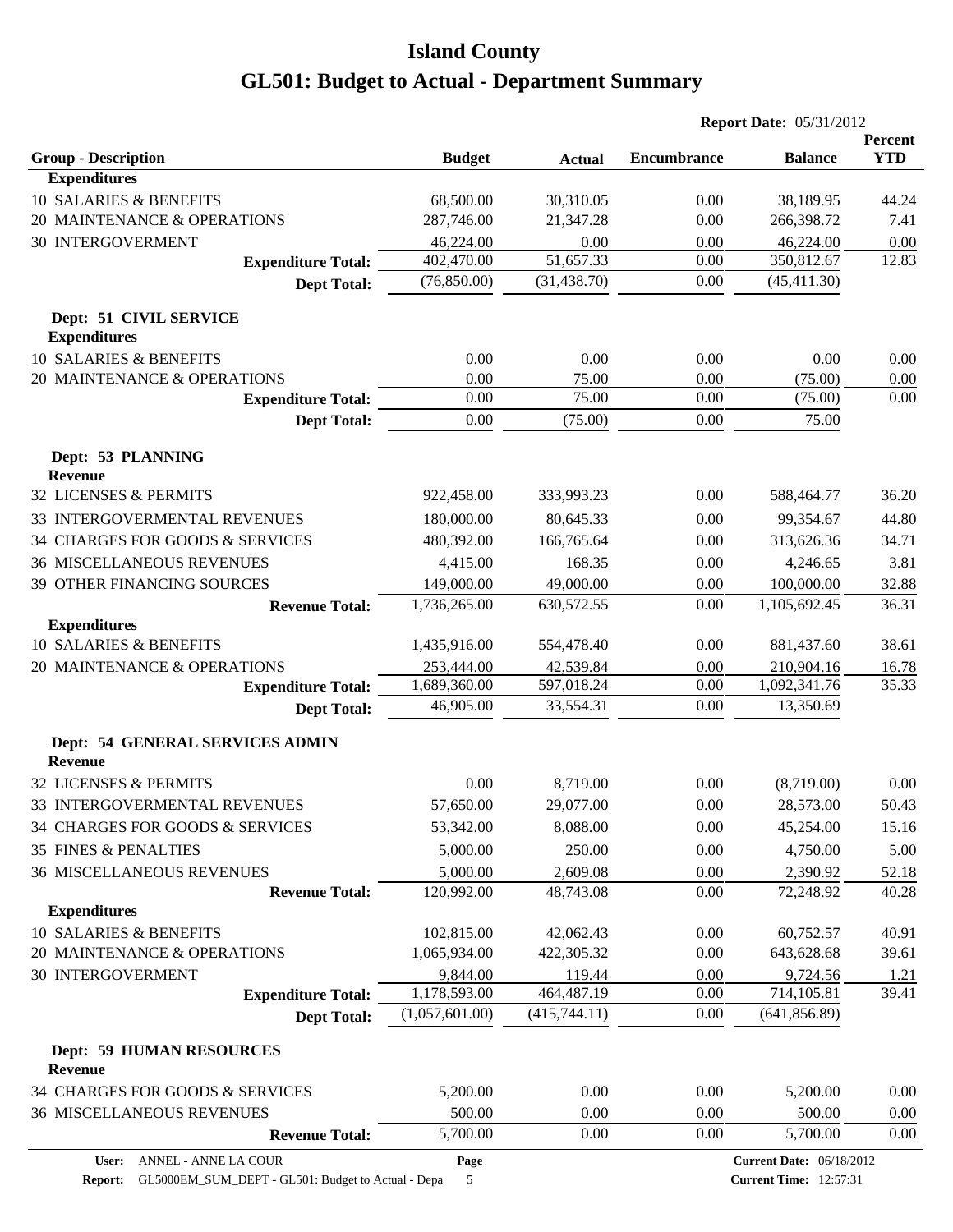|                                                  |               |                 |                    | <b>Report Date: 05/31/2012</b> |                |
|--------------------------------------------------|---------------|-----------------|--------------------|--------------------------------|----------------|
|                                                  |               |                 |                    |                                | <b>Percent</b> |
| <b>Group - Description</b>                       | <b>Budget</b> | Actual          | <b>Encumbrance</b> | <b>Balance</b>                 | <b>YTD</b>     |
| <b>Expenditures</b>                              |               |                 |                    |                                |                |
| <b>10 SALARIES &amp; BENEFITS</b>                | 202,600.00    | 74,916.13       | 0.00               | 127,683.87                     | 36.97          |
| 20 MAINTENANCE & OPERATIONS                      | 18,750.00     | 4.486.57        | 0.00               | 14,263.43                      | 23.92          |
| <b>Expenditure Total:</b>                        | 221,350.00    | 79,402.70       | 0.00               | 141,947.30                     | 35.87          |
| <b>Dept Total:</b>                               | (215, 650.00) | (79, 402.70)    | 0.00               | (136, 247.30)                  |                |
| Dept: 90 FUND NON-DEPARTMENTAL<br><b>Revenue</b> |               |                 |                    |                                |                |
| 30 USE OF FUND BALANCE/RESERVES                  | 130,000.00    | 0.00            | 0.00               | 130,000.00                     | 0.00           |
| 31 TAXES                                         | 12,945,500.00 | 6,702,130.41    | 0.00               | 6,243,369.59                   | 51.77          |
| 33 INTERGOVERMENTAL REVENUES                     | 1,017,000.00  | 342,642.74      | 0.00               | 674,357.26                     | 33.69          |
| 34 CHARGES FOR GOODS & SERVICES                  | 2,500.00      | 19,620.44       | 0.00               | (17, 120.44)                   | 784.81         |
| <b>36 MISCELLANEOUS REVENUES</b>                 | 5,000.00      | 66,823.63       | 0.00               | (61, 823.63)                   | 1,336.47       |
| <b>39 OTHER FINANCING SOURCES</b>                | 1,212,500.00  | 1,212,500.00    | 0.00               | 0.00                           | 100.00         |
| <b>Revenue Total:</b>                            | 15,312,500.00 | 8, 343, 717. 22 | 0.00               | 6,968,782.78                   | 54.48          |
| <b>Expenditures</b>                              |               |                 |                    |                                |                |
| 10 SALARIES & BENEFITS                           | 30,000.00     | 1,250.00        | 0.00               | 28,750.00                      | 4.16           |
| 20 MAINTENANCE & OPERATIONS                      | 240,000.00    | 0.00            | 0.00               | 240,000.00                     | 0.00           |
| 50 INTERDEPT & TRANSFERS                         | 1,306,944.00  | 1,090,895.55    | 0.00               | 216,048.45                     | 83.46          |
| 90 OTHER                                         | 168,010.00    | 0.00            | 0.00               | 168,010.00                     | 0.00           |
| <b>Expenditure Total:</b>                        | 1,744,954.00  | 1,092,145.55    | 0.00               | 652,808.45                     | 62.58          |
| <b>Dept Total:</b>                               | 13,567,546.00 | 7,251,571.67    | 0.00               | 6,315,974.33                   |                |
|                                                  |               |                 |                    |                                |                |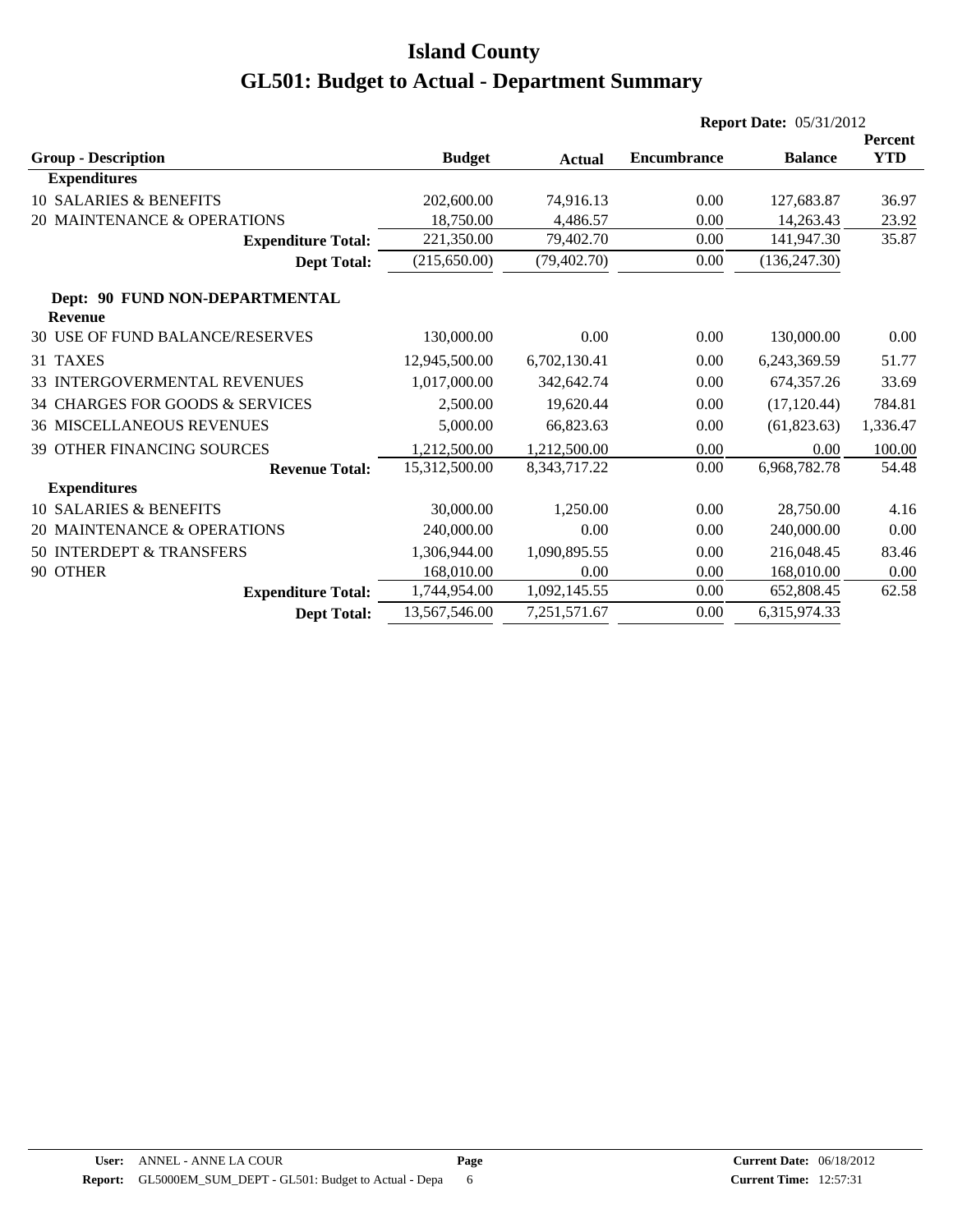|                                                                                                  | <b>Prior Years to Date Actuals</b> |               | 2012<br>Approved     | 2012<br><b>Month</b><br>to Date @ | 2012<br>Year to<br>Date @ | 2012<br><b>Encumbered</b><br>Amount @ | 2012<br>Balance @ | Percent                                            |
|--------------------------------------------------------------------------------------------------|------------------------------------|---------------|----------------------|-----------------------------------|---------------------------|---------------------------------------|-------------------|----------------------------------------------------|
| Object<br><b>Description</b>                                                                     | 2010                               | 2011          | <b>Budget</b>        | 05/31/2012                        | 05/31/2012                | 05/31/2012                            | 05/31/2012        | <b>YTD</b>                                         |
| 2% HOTEL/MOTEL PUBLIC FACILITI (124)                                                             |                                    |               |                      |                                   |                           |                                       |                   |                                                    |
| USE OF FUND BALANCE                                                                              | 0.00                               | 0.00          | 0.00                 | 0.00                              | 0.00                      | 0.00                                  | 0.00              | $0\%$                                              |
| <b>REVENUES</b>                                                                                  | 36,855.14                          | 42,557.41     | 130,100.00           | 7,582.66                          | 43,723.19                 | 0.00                                  | 86,376.81         | 34 %                                               |
| <b>EXPENDITURES</b>                                                                              | (44, 404.24)                       | (52,864.97)   | (125,000.00)         | (7,046.39)                        | (41,089.76)               | 0.00                                  | (83,910.24)       | 33 %                                               |
| <b>TRANSFERS OUT</b>                                                                             | (4,600.00)                         | (4,500.00)    | (5,100.00)           | 0.00                              | (5,100.00)                | 0.00                                  | 0.00              | 100 %                                              |
| Net 2% HOTEL/MOTEL PUBLIC FACILITI (124)                                                         | (12, 149.10)                       | (14, 807.56)  | 0.00                 | 536.27                            | (2,466.57)                | 0.00                                  | 2,466.57          |                                                    |
| <b>ALCOHOL/SUBSTANCE ABUSE (123)</b>                                                             |                                    |               |                      |                                   |                           |                                       |                   |                                                    |
| USE OF FUND BALANCE                                                                              | 0.00                               | 0.00          | 0.00                 | 0.00                              | 0.00                      | 0.00                                  | 0.00              | $0\%$                                              |
| <b>REVENUES</b>                                                                                  | 5,364.69                           | 3,644.80      | 96,000.00            | 10,831.84                         | 32,468.06                 | 0.00                                  | 63,531.94         | 34 %                                               |
| <b>GRANT REVENUES</b>                                                                            | 201,814.48                         | 82,696.25     | 499,263.00           | 37,016.13                         | 115,470.05                | 0.00                                  | 383,792.95        | 23 %                                               |
| <b>EXPENDITURES</b>                                                                              | (223, 542.95)                      | (150, 209.65) | (596, 263.00)        | (38, 390.41)                      | (189, 048.28)             | 0.00                                  | (407, 214.72)     | 32 %                                               |
| <b>TRANSFERS IN</b>                                                                              | 28,883.00                          | 0.00          | 6,000.00             | 0.00                              | 6,000.00                  | 0.00                                  | 0.00              | 100 %                                              |
| <b>TRANSFERS OUT</b>                                                                             | 0.00                               | (1,587.40)    | (5,000.00)           | 0.00                              | (5,000.00)                | 0.00                                  | 0.00              | 100 %                                              |
| Net ALCOHOL/SUBSTANCE ABUSE (123)                                                                | 12,519.22                          | (65, 456.00)  | 0.00                 | 9,457.56                          | (40, 110.17)              | 0.00                                  | 40,110.17         |                                                    |
| <b>ANTI-PROFITEERING (136)</b>                                                                   |                                    |               |                      |                                   |                           |                                       |                   |                                                    |
| USE OF FUND BALANCE                                                                              | 0.00                               | 0.00          | 0.00                 | 0.00                              | 0.00                      | 0.00                                  | 0.00              | 0%                                                 |
| <b>REVENUES</b>                                                                                  | 13.52                              | 10.43         | 0.00                 | 1.55                              | 7.26                      | 0.00                                  | (7.26)            | 0%                                                 |
| <b>TRANSFERS OUT</b>                                                                             | 0.00                               | 0.00          | 0.00                 | 0.00                              | 0.00                      | 0.00                                  | 0.00              | 0%                                                 |
| Net ANTI-PROFITEERING (136)                                                                      | 13.52                              | 10.43         | 0.00                 | 1.55                              | 7.26                      | 0.00                                  | (7.26)            |                                                    |
| <b>AUDITOR'S O &amp; M (118)</b>                                                                 |                                    |               |                      |                                   |                           |                                       |                   |                                                    |
| USE OF FUND BALANCE                                                                              | 0.00                               | 0.00          | 0.00                 | 0.00                              | 0.00                      | 0.00                                  | 0.00              | 0%                                                 |
| <b>REVENUES</b>                                                                                  | 27,036.83                          | 27,924.80     | 116,000.00           | 6,273.00                          | 30,022.40                 | 0.00                                  | 85,977.60         | 26 %                                               |
| <b>EXPENDITURES</b>                                                                              | (64, 527.32)                       | (67, 756.51)  | (141, 400.00)        | (10,089.69)                       | (84,031.06)               | 0.00                                  | (57, 368.94)      | 59 %                                               |
| <b>TRANSFERS IN</b>                                                                              | 25,400.00                          | 25,400.00     | 25,400.00            | 0.00                              | 25,400.00                 | 0.00                                  | 0.00              | 100 %                                              |
| <b>TRANSFERS OUT</b>                                                                             | 0.00                               | 0.00          | 0.00                 | 0.00                              | 0.00                      | 0.00                                  | 0.00              | 0%                                                 |
| Net AUDITOR'S O & M (118)                                                                        | (12,090.49)                        | (14, 431.71)  | 0.00                 | (3,816.69)                        | (28,608.66)               | 0.00                                  | 28,608.66         |                                                    |
| <b>CAPITAL DRAINAGE (321)</b>                                                                    |                                    |               |                      |                                   |                           |                                       |                   |                                                    |
| <b>REVENUES</b>                                                                                  | 0.00                               | 0.00          | 0.00                 | 0.00                              | 0.00                      | 0.00                                  | 0.00              | 0%                                                 |
| <b>EXPENDITURES</b>                                                                              | (41, 951.56)                       | (39, 944.81)  | (770,000.00)         | (8,620.93)                        | (81, 276.81)              | 0.00                                  | (688, 723.19)     | 11 %                                               |
| <b>TRANSFERS IN</b>                                                                              | 100,000.00                         | 111,000.00    | 801,500.00           | 0.00                              | 291,500.00                | 0.00                                  | 510,000.00        | 36 %                                               |
| <b>TRANSFERS OUT</b>                                                                             | (22,700.00)                        | (16,800.00)   | (31,500.00)          | 0.00                              | (31,500.00)               | 0.00                                  | 0.00              | 100 %                                              |
| Net CAPITAL DRAINAGE (321)                                                                       | 35,348.44                          | 54,255.19     | 0.00                 | (8,620.93)                        | 178,723.19                | 0.00                                  | (178, 723.19)     |                                                    |
| <b>CASA FUND (131)</b>                                                                           |                                    |               |                      |                                   |                           |                                       |                   |                                                    |
| USE OF FUND BALANCE                                                                              | 0.00                               | 0.00          | 0.00                 | 0.00                              | 0.00                      | 0.00                                  | 0.00              | 0%                                                 |
| <b>REVENUES</b>                                                                                  | 0.00                               | 4,570.85      | 0.00                 | 0.00                              | 0.00                      | 0.00                                  | 0.00              | 0%                                                 |
| <b>GRANT REVENUES</b>                                                                            | 19,677.00                          | 13,785.95     | 59,031.00            | 5,024.00                          | 20,381.25                 | 0.00                                  | 38,649.75         | 35 %                                               |
| <b>EXPENDITURES</b>                                                                              | (52, 947.29)                       | (45, 382.18)  | (109, 622.00)        | (8,463.83)                        | (47, 209.25)              | 0.00                                  | (62, 412.75)      | 43 %                                               |
| <b>TRANSFERS IN</b>                                                                              | 50,591.00                          | 50,591.00     | 50,591.00            | 0.00                              | 50,591.00                 | 0.00                                  | 0.00              | 100 %                                              |
| User: ANNEL - ANNE LA COUR<br>Report: GL5010EM_FUND - GL535: Multi Year Budget to Actual by Fund |                                    |               | Page<br>$\mathbf{1}$ |                                   |                           |                                       |                   | Current Date: 06/18/2012<br>Current Time: 10:03:26 |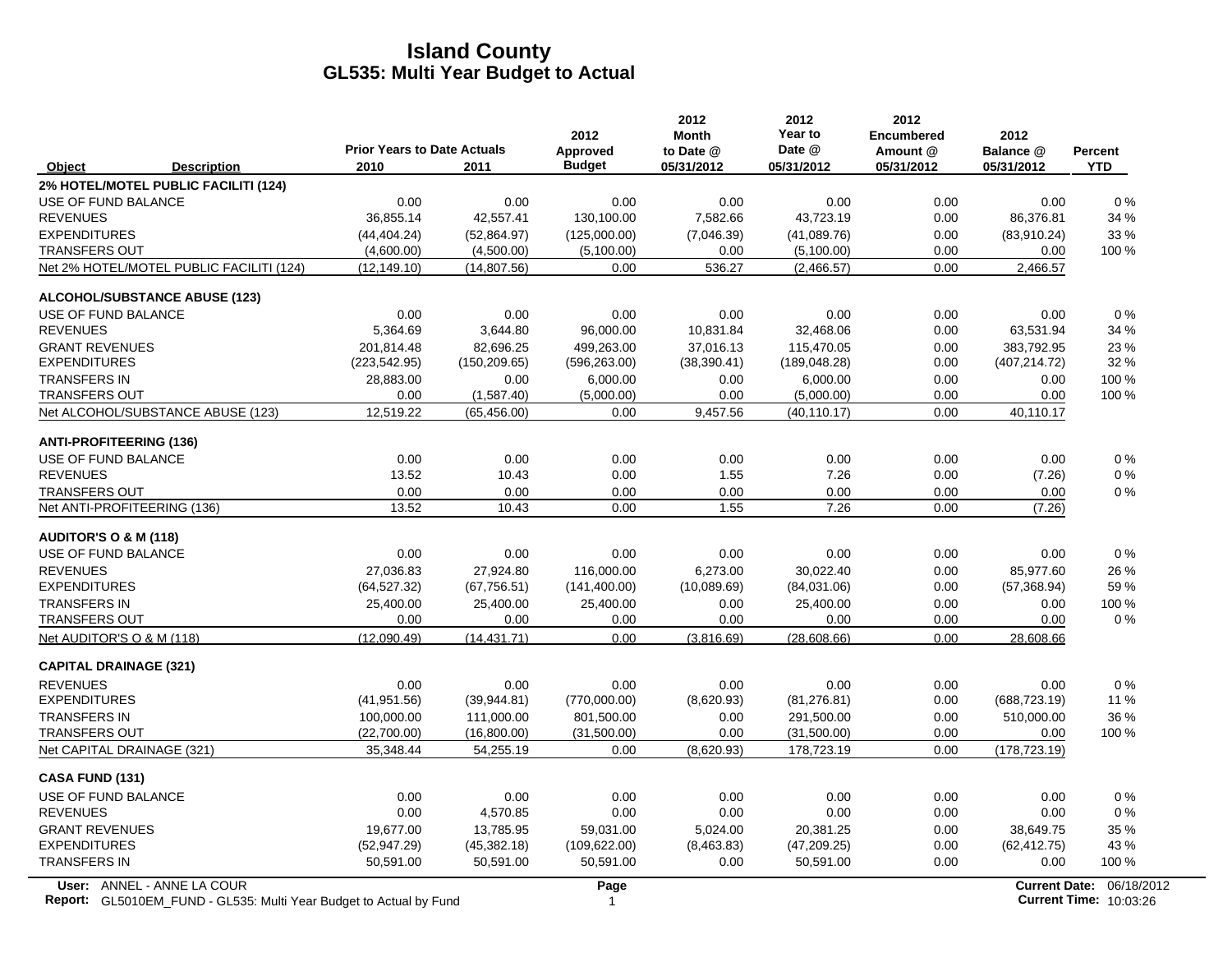|                                   |                                             | <b>Prior Years to Date Actuals</b> |              | 2012<br>Approved | 2012<br><b>Month</b><br>to Date @ | 2012<br>Year to<br>Date @ | 2012<br><b>Encumbered</b><br>Amount @ | 2012<br>Balance @ | Percent    |
|-----------------------------------|---------------------------------------------|------------------------------------|--------------|------------------|-----------------------------------|---------------------------|---------------------------------------|-------------------|------------|
| Object                            | <b>Description</b>                          | 2010                               | 2011         | <b>Budget</b>    | 05/31/2012                        | 05/31/2012                | 05/31/2012                            | 05/31/2012        | <b>YTD</b> |
| <b>TRANSFERS OUT</b>              |                                             | 0.00                               | 0.00         | 0.00             | 0.00                              | 0.00                      | 0.00                                  | 0.00              | $0\%$      |
| Net CASA FUND (131)               |                                             | 17,320.71                          | 23,565.62    | 0.00             | (3,439.83)                        | 23.763.00                 | 0.00                                  | (23,763.00)       |            |
| <b>CLEAN WATER UTILITY (154)</b>  |                                             |                                    |              |                  |                                   |                           |                                       |                   |            |
| <b>REVENUES</b>                   |                                             | 0.00                               | 0.00         | 714,000.00       | 247,430.42                        | 803,394.16                | 0.00                                  | (89, 394.16)      | 113 %      |
| <b>GRANT REVENUES</b>             |                                             | 0.00                               | 0.00         | 195,500.00       | 0.00                              | 0.00                      | 0.00                                  | 195,500.00        | 0%         |
| <b>EXPENDITURES</b>               |                                             | 0.00                               | 0.00         | (425,500.00)     | (29,022.30)                       | (129, 282.82)             | 0.00                                  | (296, 217.18)     | 30 %       |
| <b>TRANSFERS OUT</b>              |                                             | 0.00                               | 0.00         | (484,000.00)     | 0.00                              | 0.00                      | 0.00                                  | (484,000.00)      | $0\%$      |
| Net CLEAN WATER UTILITY (154)     |                                             | 0.00                               | 0.00         | 0.00             | 218,408.12                        | 674,111.34                | 0.00                                  | (674, 111.34)     |            |
|                                   | <b>COMM MENTAL HEALTH FACILITY (148)</b>    |                                    |              |                  |                                   |                           |                                       |                   |            |
| <b>REVENUES</b>                   |                                             | 2,411.30                           | 2,411.30     | 5,566.00         | 482.26                            | 1,929.04                  | 0.00                                  | 3,636.96          | 35 %       |
| <b>EXPENDITURES</b>               |                                             | (1,228.83)                         | (3, 121.27)  | (5,566.00)       | (423.76)                          | (2, 118.80)               | 0.00                                  | (3,447.20)        | 38 %       |
| <b>TRANSFERS OUT</b>              |                                             | 0.00                               | 0.00         | 0.00             | 0.00                              | 0.00                      | 0.00                                  | 0.00              | 0%         |
|                                   | Net COMM MENTAL HEALTH FACILITY (148)       | 1,182.47                           | (709.97)     | 0.00             | 58.50                             | (189.76)                  | 0.00                                  | 189.76            |            |
| <b>CONSERVATION FUTURES (132)</b> |                                             |                                    |              |                  |                                   |                           |                                       |                   |            |
| USE OF FUND BALANCE               |                                             | 0.00                               | 0.00         | 0.00             | 0.00                              | 0.00                      | 0.00                                  | 0.00              | 0%         |
| <b>REVENUES</b>                   |                                             | 341,983.36                         | 357,220.22   | 771,380.00       | 103,760.11                        | 359,365.13                | 0.00                                  | 412.014.87        | 47 %       |
| <b>GRANT REVENUES</b>             |                                             | 31,421.20                          | 3.67         | 0.00             | 0.00                              | 1,296.84                  | 0.00                                  | (1, 296.84)       | $0\%$      |
| <b>EXPENDITURES</b>               |                                             | (39, 252.35)                       | (23, 246.66) | (771, 380.00)    | (20, 824.49)                      | (39, 642.73)              | 0.00                                  | (731, 737.27)     | 5 %        |
| <b>TRANSFERS OUT</b>              |                                             | 0.00                               | 0.00         | 0.00             | 0.00                              | 0.00                      | 0.00                                  | 0.00              | $0\%$      |
| Net CONSERVATION FUTURES (132)    |                                             | 334,152.21                         | 333,977.23   | 0.00             | 82,935.62                         | 321,019.24                | 0.00                                  | (321, 019.24)     |            |
|                                   | <b>CONSTRUCTION &amp; ACQUISITION (308)</b> |                                    |              |                  |                                   |                           |                                       |                   |            |
| USE OF FUND BALANCE               |                                             | 0.00                               | 0.00         | 0.00             | 0.00                              | 0.00                      | 0.00                                  | 0.00              | $0\%$      |
| <b>EXPENDITURES</b>               |                                             | 0.00                               | 0.00         | 0.00             | 0.00                              | 0.00                      | 0.00                                  | 0.00              | 0%         |
| <b>TRANSFERS IN</b>               |                                             | 0.00                               | 0.00         | 0.00             | 0.00                              | 0.00                      | 0.00                                  | 0.00              | $0\%$      |
|                                   | Net CONSTRUCTION & ACQUISITION (308)        | 0.00                               | 0.00         | 0.00             | 0.00                              | 0.00                      | 0.00                                  | 0.00              |            |
| <b>CORNET BAY DOCK (119)</b>      |                                             |                                    |              |                  |                                   |                           |                                       |                   |            |
| <b>REVENUES</b>                   |                                             | 11,470.00                          | 14,285.00    | 16,400.00        | 410.00                            | 9,070.00                  | 0.00                                  | 7,330.00          | 55 %       |
| <b>EXPENDITURES</b>               |                                             | (2,732.56)                         | (3,201.55)   | (15,700.00)      | (596.93)                          | (2,924.02)                | 0.00                                  | (12, 775.98)      | 19%        |
| <b>TRANSFERS OUT</b>              |                                             | (600.00)                           | (700.00)     | (700.00)         | 0.00                              | (700.00)                  | 0.00                                  | 0.00              | 100 %      |
| Net CORNET BAY DOCK (119)         |                                             | 8,137.44                           | 10,383.45    | 0.00             | (186.93)                          | 5,445.98                  | 0.00                                  | (5,445.98)        |            |
| <b>COUNTY FAIR (110)</b>          |                                             |                                    |              |                  |                                   |                           |                                       |                   |            |
| <b>REVENUES</b>                   |                                             | 72,179.07                          | 68,379.06    | 236,650.00       | 40,059.85                         | 64,550.43                 | 0.00                                  | 172,099.57        | 27 %       |
| <b>GRANT REVENUES</b>             |                                             | 0.00                               | 0.00         | 35,000.00        | 0.00                              | 0.00                      | 0.00                                  | 35,000.00         | 0%         |
| <b>EXPENDITURES</b>               |                                             | (37, 115.97)                       | (60, 219.33) | (301,650.00)     | 0.00                              | (29, 932, 16)             | 0.00                                  | (271, 717.84)     | 10 %       |
| <b>TRANSFERS IN</b>               |                                             | 0.00                               | 8,581.72     | 30,000.00        | 0.00                              | 0.00                      | 0.00                                  | 30,000.00         | $0\%$      |
| <b>TRANSFERS OUT</b>              |                                             | 0.00                               | 0.00         | 0.00             | 0.00                              | 0.00                      | 0.00                                  | 0.00              | 0%         |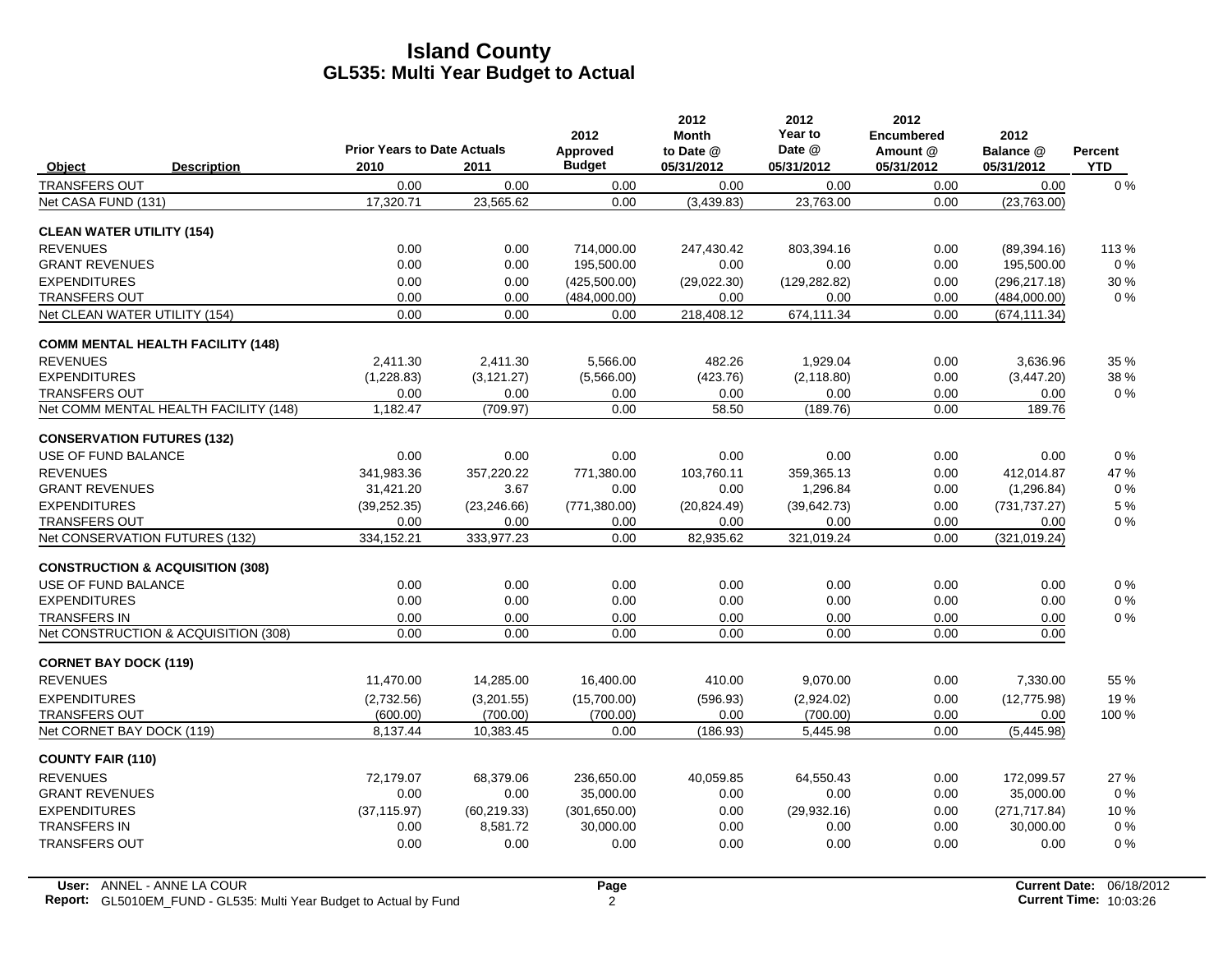|                                               | <b>Prior Years to Date Actuals</b> |                                | 2012                      | 2012<br><b>Month</b><br>to Date @ | 2012<br>Year to<br>Date @      | 2012<br><b>Encumbered</b><br>Amount @ | 2012<br>Balance @              | <b>Percent</b> |
|-----------------------------------------------|------------------------------------|--------------------------------|---------------------------|-----------------------------------|--------------------------------|---------------------------------------|--------------------------------|----------------|
| Object<br><b>Description</b>                  | 2010                               | 2011                           | Approved<br><b>Budget</b> | 05/31/2012                        | 05/31/2012                     | 05/31/2012                            | 05/31/2012                     | <b>YTD</b>     |
| Net COUNTY FAIR (110)                         | 35.063.10                          | 16.741.45                      | 0.00                      | 40.059.85                         | 34.618.27                      | 0.00                                  | (34, 618.27)                   |                |
| <b>COUNTY LAW LIBRARY (103)</b>               |                                    |                                |                           |                                   |                                |                                       |                                |                |
| USE OF FUND BALANCE                           | 0.00                               | 0.00                           | 0.00                      | 0.00                              | 0.00                           | 0.00                                  | 0.00                           | 0%             |
| <b>REVENUES</b>                               | 10.480.53                          | 11.273.46                      | 27.100.00                 | 1.829.25                          | 10.323.43                      | 0.00                                  | 16.776.57                      | 38 %           |
| <b>EXPENDITURES</b>                           | (11,646.85)                        | (12, 525.35)                   | (27, 100.00)              | (2,264.15)                        | (12,030.33)                    | 0.00                                  | (15,069.67)                    | 44 %           |
| <b>TRANSFERS OUT</b>                          | 0.00                               | 0.00                           | 0.00                      | 0.00                              | 0.00                           | 0.00                                  | 0.00                           | 0%             |
| Net COUNTY LAW LIBRARY (103)                  | (1, 166.32)                        | (1,251.89)                     | 0.00                      | (434.90)                          | (1,706.90)                     | 0.00                                  | 1,706.90                       |                |
| <b>COUNTY ROAD (101)</b>                      |                                    |                                |                           |                                   |                                |                                       |                                |                |
| USE OF FUND BALANCE                           | 0.00                               | 0.00                           | 0.00                      | 0.00                              | 0.00                           | 0.00                                  | 0.00                           | 0%             |
| <b>REVENUES</b>                               | 6,717,486.92                       | 6,961,443.88                   | 14,145,653.00             | 1,698,276.31                      | 6,841,307.12                   | 0.00                                  | 7,304,345.88                   | 48 %           |
| <b>GRANT REVENUES</b>                         | 280,619.07                         | 445,909.65                     | 2,548,000.00              | 18,903.89                         | 671,523.78                     | 0.00                                  | 1,876,476.22                   | 26 %           |
| <b>EXPENDITURES</b><br><b>TRANSFERS IN</b>    | (3,934,317.69)                     | (3, 188, 279.87)               | (14, 493, 086.00)         | (867, 665.17)                     | (3,563,422.67)                 | 0.00                                  | (10,929,663.33)                | 25 %           |
|                                               | 0.00                               | 0.00                           | 134,000.00                | 0.00                              | 134,000.00                     | 0.00                                  | 0.00                           | 100 %          |
| <b>TRANSFERS OUT</b><br>Net COUNTY ROAD (101) | (1,526,217.00)<br>1,537,571.30     | (1,514,967.00)<br>2,704,106.66 | (2,334,567.00)<br>0.00    | 0.00<br>849,515.03                | (1,618,567.00)<br>2,464,841.23 | 0.00<br>0.00                          | (716,000.00)<br>(2,464,841.23) | 69%            |
|                                               |                                    |                                |                           |                                   |                                |                                       |                                |                |
| <b>COURTHOUSE EXPANSION (309)</b>             |                                    |                                |                           |                                   |                                |                                       |                                |                |
| <b>REVENUES</b>                               | 10.12                              | 7.81                           | 0.00                      | 1.15                              | 5.42                           | 0.00                                  | (5.42)                         | $0\%$          |
| Net COURTHOUSE EXPANSION (309)                | 10.12                              | 7.81                           | 0.00                      | 1.15                              | 5.42                           | 0.00                                  | (5.42)                         |                |
| <b>DEVELOPMENTAL DISABILITIES (114)</b>       |                                    |                                |                           |                                   |                                |                                       |                                |                |
| USE OF FUND BALANCE                           | 0.00                               | 0.00                           | 0.00                      | 0.00                              | 0.00                           | 0.00                                  | 0.00                           | 0%             |
| <b>REVENUES</b>                               | 94,926.08                          | 86,610.42                      | 170,000.00                | 24,704.83                         | 85,692.69                      | 0.00                                  | 84,307.31                      | 50 %           |
| <b>GRANT REVENUES</b>                         | 125.345.98                         | 127,944.00                     | 444,307.00                | 35.482.00                         | 107.380.00                     | 0.00                                  | 336,927.00                     | 24 %           |
| <b>EXPENDITURES</b>                           | (161, 671.43)                      | (204, 532.60)                  | (555, 821.00)             | (40, 130.00)                      | (115, 240.01)                  | 0.00                                  | (440, 580.99)                  | 21 %           |
| <b>TRANSFERS OUT</b>                          | 0.00                               | (3,968.50)                     | (58, 486.00)              | 0.00                              | (58, 486.00)                   | 0.00                                  | 0.00                           | 100 %          |
| Net DEVELOPMENTAL DISABILITIES (114)          | 58,600.63                          | 6,053.32                       | 0.00                      | 20,056.83                         | 19,346.68                      | 0.00                                  | (19, 346.68)                   |                |
| <b>DRUG SEIZURE (133)</b>                     |                                    |                                |                           |                                   |                                |                                       |                                |                |
| <b>USE OF FUND BALANCE</b>                    | 0.00                               | 0.00                           | 0.00                      | 0.00                              | 0.00                           | 0.00                                  | 0.00                           | 0%             |
| <b>REVENUES</b>                               | 2,047.98                           | 2,004.09                       | 10,000.00                 | 214.49                            | 779.51                         | 0.00                                  | 9,220.49                       | 8%             |
| <b>EXPENDITURES</b>                           | 0.00                               | 0.00                           | (10,000.00)               | 0.00                              | 0.00                           | 0.00                                  | (10,000.00)                    | 0%             |
| <b>TRANSFERS OUT</b>                          | 0.00                               | 0.00                           | 0.00                      | 0.00                              | 0.00                           | 0.00                                  | 0.00                           | 0%             |
| Net DRUG SEIZURE (133)                        | 2,047.98                           | 2.004.09                       | 0.00                      | 214.49                            | 779.51                         | 0.00                                  | (779.51)                       |                |
| <b>ELECTION RESERVE (111)</b>                 |                                    |                                |                           |                                   |                                |                                       |                                |                |
| USE OF FUND BALANCE                           | 0.00                               | 0.00                           | 0.00                      | 0.00                              | 0.00                           | 0.00                                  | 0.00                           | $0\%$          |
| <b>REVENUES</b>                               | 52.880.15                          | 9,079.56                       | 100,000.00                | 46.927.57                         | 48.628.99                      | 0.00                                  | 51.371.01                      | 49 %           |
| <b>GRANT REVENUES</b>                         | 27,457.26                          | 641.58                         | 0.00                      | 0.00                              | 11,341.21                      | 0.00                                  | (11, 341.21)                   | $0\%$          |
| <b>EXPENDITURES</b>                           | (87, 417.71)                       | (125, 150.53)                  | (300,000.00)              | (17, 755.88)                      | (119.935.06)                   | 0.00                                  | (180,064.94)                   | 40 %           |
| <b>TRANSFERS IN</b>                           | 219,925.00                         | 200,000.00                     | 200,000.00                | 0.00                              | 200,000.00                     | 0.00                                  | 0.00                           | 100 %          |
|                                               |                                    |                                |                           |                                   |                                |                                       |                                |                |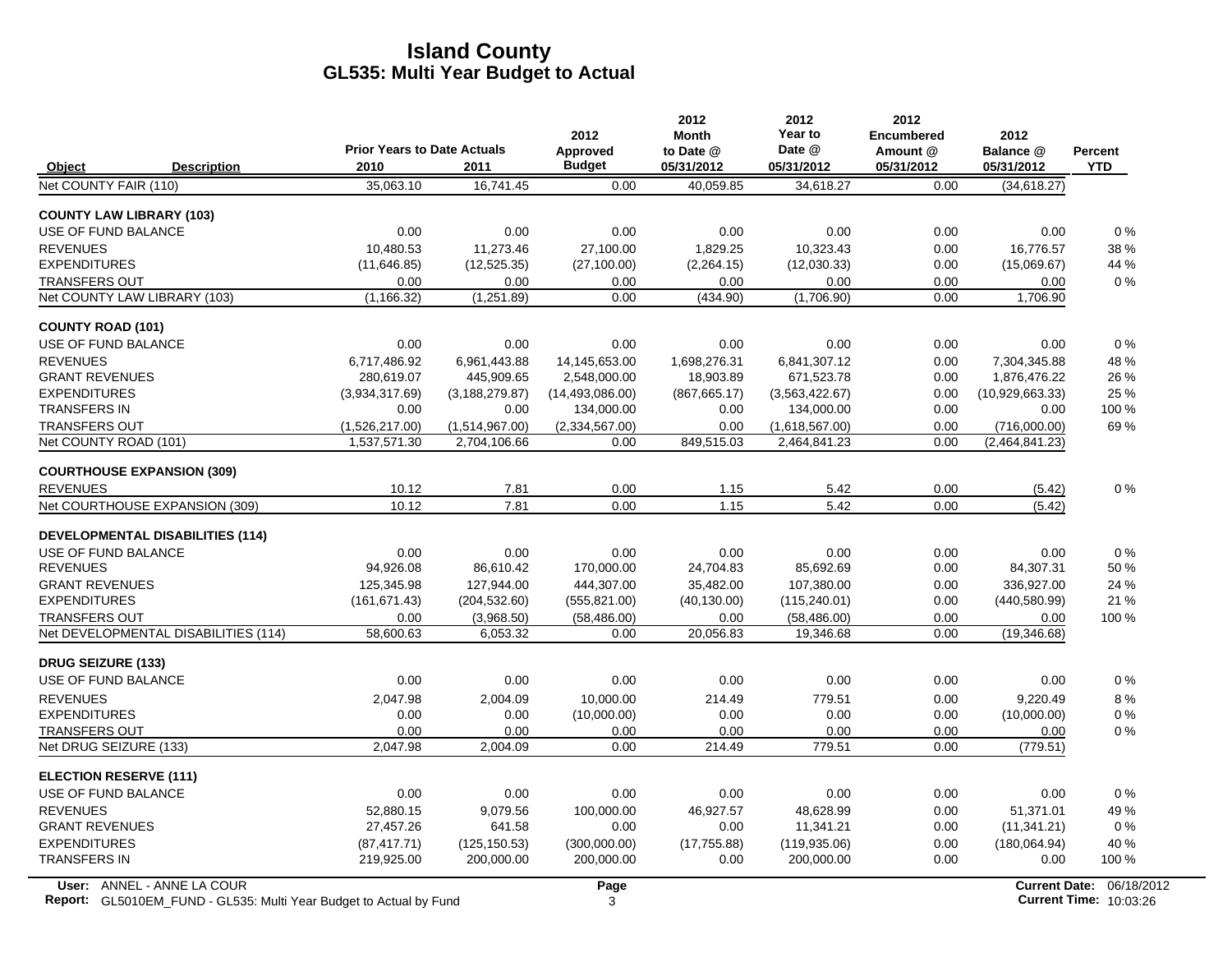|                                 |                                        | <b>Prior Years to Date Actuals</b> |               | 2012<br>Approved | 2012<br><b>Month</b><br>to Date @ | 2012<br>Year to<br>Date @ | 2012<br><b>Encumbered</b><br>Amount @ | 2012<br>Balance @    | <b>Percent</b> |
|---------------------------------|----------------------------------------|------------------------------------|---------------|------------------|-----------------------------------|---------------------------|---------------------------------------|----------------------|----------------|
| Object                          | <b>Description</b>                     | 2010                               | 2011          | <b>Budget</b>    | 05/31/2012                        | 05/31/2012                | 05/31/2012                            | 05/31/2012           | <b>YTD</b>     |
| <b>TRANSFERS OUT</b>            |                                        | 0.00                               | 0.00          | 0.00             | 0.00                              | 0.00                      | 0.00                                  | 0.00                 | $0\%$          |
| Net ELECTION RESERVE (111)      |                                        | 212,844.70                         | 84,570.61     | 0.00             | 29,171.69                         | 140,035.14                | 0.00                                  | (140.035.14)         |                |
| <b>ENHANCED 911 (140)</b>       |                                        |                                    |               |                  |                                   |                           |                                       |                      |                |
| <b>REVENUES</b>                 |                                        | 142,138.37                         | 264,504.22    | 531,000.00       | 66.784.07                         | 193,359.17                | 0.00                                  | 337.640.83           | 36 %           |
| <b>GRANT REVENUES</b>           |                                        | 0.00                               | 0.00          | 0.00             | (10, 585.18)                      | 4,831.23                  | 0.00                                  | (4,831.23)           | $0\%$          |
| <b>EXPENDITURES</b>             |                                        | (116, 222.60)                      | (455, 941.46) | (529, 500.00)    | (69, 314.28)                      | (208, 775.58)             | 0.00                                  | (320, 724.42)        | 39 %           |
| <b>TRANSFERS OUT</b>            |                                        | (1,500.00)                         | (1,500.00)    | (1,500.00)       | 0.00                              | (1,500.00)                | 0.00                                  | 0.00                 | $100\%$        |
| Net ENHANCED 911 (140)          |                                        | 24,415.77                          | (192, 937.24) | 0.00             | (13, 115.39)                      | (12,085.18)               | 0.00                                  | 12,085.18            |                |
| <b>EXTENSION SERVICES (160)</b> |                                        |                                    |               |                  |                                   |                           |                                       |                      |                |
| <b>REVENUES</b>                 |                                        | 30,911.45                          | 78,377.81     | 130,949.00       | 0.00                              | 23,939.53                 | 0.00                                  | 107,009.47           | 18%            |
| <b>GRANT REVENUES</b>           |                                        | 5,692.05                           | 16,667.23     | 110,161.00       | 0.00                              | 29,041.32                 | 0.00                                  | 81,119.68            | 26 %           |
| <b>EXPENDITURES</b>             |                                        | (195, 215.51)                      | (164, 225.70) | (341, 243.00)    | (21, 934.89)                      | (115, 102.75)             | 0.00                                  | (226, 140.25)        | 34 %           |
| <b>TRANSFERS IN</b>             |                                        | 149,321.00                         | 95,950.00     | 100,133.00       | 0.00                              | 100,133.00                | 0.00                                  | 0.00                 | 100 %          |
| <b>TRANSFERS OUT</b>            |                                        | 0.00                               | 0.00          | 0.00             | 0.00                              | 0.00                      | 0.00                                  | 0.00                 | $0\%$          |
| Net EXTENSION SERVICES (160)    |                                        | (9,291.01)                         | 26,769.34     | 0.00             | (21, 934.89)                      | 38,011.10                 | 0.00                                  | (38,011.10)          |                |
|                                 | <b>FAMILY RES CTR CAMANO (143)</b>     |                                    |               |                  |                                   |                           |                                       |                      |                |
| USE OF FUND BALANCE             |                                        | 0.00                               | 0.00          | 10,753.00        | 0.00                              | 0.00                      | 0.00                                  | 10,753.00            | $0\%$          |
| <b>REVENUES</b>                 |                                        | 13,701.56                          | 15,863.16     | 39,393.00        | 0.00                              | 11,353.04                 | 0.00                                  | 28,039.96            | 29 %           |
| <b>EXPENDITURES</b>             |                                        | (12,797.54)                        | (21, 501.43)  | (50, 146.00)     | (3,759.30)                        | (21, 442.28)              | 0.00                                  | (28,703.72)          | 43 %           |
| <b>TRANSFERS OUT</b>            |                                        | 0.00                               | 0.00          | 0.00             | 0.00                              | 0.00                      | 0.00                                  | 0.00                 | $0\%$          |
|                                 | Net FAMILY RES CTR CAMANO (143)        | 904.02                             | (5,638.27)    | 0.00             | (3,759.30)                        | (10,089.24)               | 0.00                                  | 10,089.24            |                |
|                                 | <b>FAMILY RES CTR OAK HARBOR (141)</b> |                                    |               |                  |                                   |                           |                                       |                      |                |
| USE OF FUND BALANCE             |                                        | 0.00                               | 0.00          | 0.00             | 0.00                              | 0.00                      | 0.00                                  | 0.00                 | $0\%$          |
| <b>REVENUES</b>                 |                                        | 9.690.02                           | 8.500.00      | 55.937.00        | 1.700.00                          | 11.113.10                 | 0.00                                  | 44.823.90            | 20 %           |
| <b>EXPENDITURES</b>             |                                        | (12, 274.55)                       | (21,058.89)   | (55, 937.00)     | (4,229.38)                        | (20, 326.74)              | 0.00                                  | (35,610.26)          | 36 %           |
| <b>TRANSFERS OUT</b>            |                                        | 0.00                               | 0.00          | 0.00             | 0.00                              | 0.00                      | 0.00                                  | 0.00                 | $0\%$          |
|                                 | Net FAMILY RES CTR OAK HARBOR (141)    | (2,584.53)                         | (12, 558.89)  | 0.00             | (2,529.38)                        | (9,213.64)                | 0.00                                  | 9,213.64             |                |
|                                 | <b>FAMILY RES CTR SO WHIDBEY (142)</b> |                                    |               |                  |                                   |                           |                                       |                      |                |
| <b>REVENUES</b>                 |                                        | 2,000.00                           | 2,500.00      | 2,400.00         | 1,000.00                          | 3,000.00                  | 0.00                                  | (600.00)             | 125 %          |
| <b>EXPENDITURES</b>             |                                        | (2, 245.90)                        | (45.00)       | (2,400.00)       | (18.00)                           | (54.00)                   | 0.00                                  | (2,346.00)           | 2%             |
| <b>TRANSFERS OUT</b>            |                                        | 0.00                               | 0.00          | 0.00             | 0.00                              | 0.00                      | 0.00                                  | 0.00                 | $0\%$          |
|                                 | Net FAMILY RES CTR SO WHIDBEY (142)    | (245.90)                           | 2,455.00      | 0.00             | 982.00                            | 2,946.00                  | 0.00                                  | (2,946.00)           |                |
|                                 | <b>FEDERAL ASSET FORFEITURE (147)</b>  |                                    |               |                  |                                   |                           |                                       |                      |                |
| USE OF FUND BALANCE             |                                        | 0.00                               | 0.00          | 0.00             | 0.00                              | 0.00                      | 0.00                                  | 0.00                 | $0\%$          |
| <b>REVENUES</b>                 |                                        | 1.97                               | 0.16          | 5,000.00         | 0.02                              | 0.10                      | 0.00                                  | 4,999.90             | $0\%$          |
| <b>EXPENDITURES</b>             |                                        | (2, 148.00)                        | (2, 148.00)   | (5,000.00)       | 0.00                              | 0.00                      | 0.00                                  | (5,000.00)           | $0\%$          |
| <b>TRANSFERS OUT</b>            |                                        | 0.00                               | 0.00          | 0.00             | 0.00                              | 0.00                      | 0.00                                  | 0.00                 | $0\%$          |
|                                 | User: ANNEL - ANNE LA COUR             |                                    |               | Page             |                                   |                           |                                       | <b>Current Date:</b> | 06/18/2        |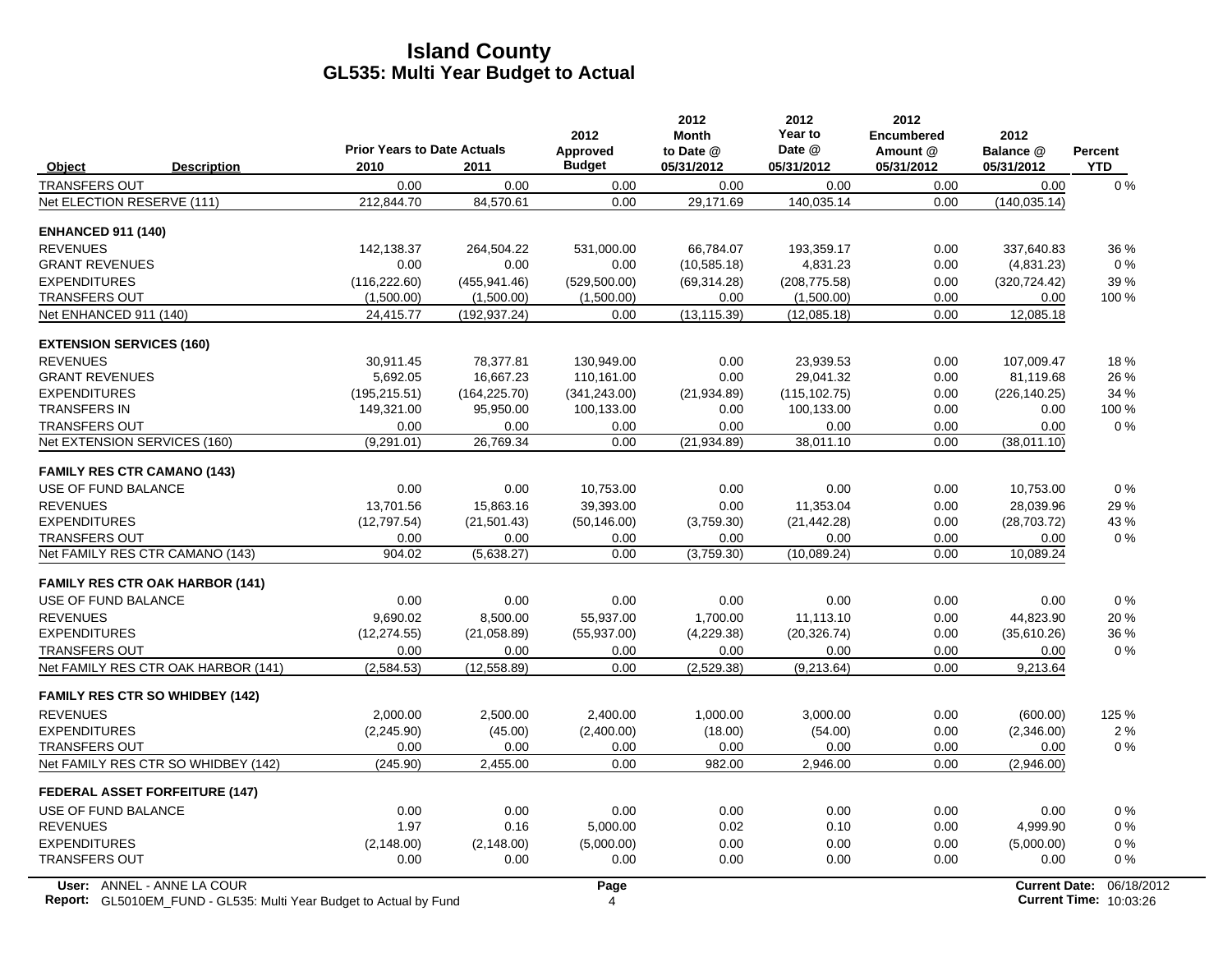|                               |                                                                           | <b>Prior Years to Date Actuals</b> |               | 2012<br>Approved | 2012<br><b>Month</b><br>to Date @ | 2012<br>Year to<br>Date @ | 2012<br>Encumbered<br>Amount @ | 2012<br>Balance @ | Percent                         |
|-------------------------------|---------------------------------------------------------------------------|------------------------------------|---------------|------------------|-----------------------------------|---------------------------|--------------------------------|-------------------|---------------------------------|
| Object                        | <b>Description</b>                                                        | 2010                               | 2011          | <b>Budget</b>    | 05/31/2012                        | 05/31/2012                | 05/31/2012                     | 05/31/2012        | <b>YTD</b>                      |
|                               | Net FEDERAL ASSET FORFEITURE (147)                                        | (2, 146.03)                        | (2, 147.84)   | 0.00             | 0.02                              | 0.10                      | 0.00                           | (0.10)            |                                 |
|                               | FIRE PERMIT PROGRAM (115)                                                 |                                    |               |                  |                                   |                           |                                |                   |                                 |
| <b>REVENUES</b>               |                                                                           | 16,372.38                          | 15,297.48     | 48,000.00        | 2,900.00                          | 9,970.85                  | 0.00                           | 38,029.15         | 21 %                            |
| <b>GRANT REVENUES</b>         |                                                                           | 0.00                               | 0.00          | 0.00             | 0.00                              | 21,625.00                 | 0.00                           | (21,625.00)       | 0%                              |
| <b>EXPENDITURES</b>           |                                                                           | (13,369.20)                        | (12,781.52)   | (48,000.00)      | (27,055.24)                       | (27, 184.29)              | 0.00                           | (20, 815.71)      | 57 %                            |
| <b>TRANSFERS OUT</b>          |                                                                           | 0.00                               | 0.00          | 0.00             | 0.00                              | 0.00                      | 0.00                           | 0.00              | 0%                              |
|                               | Net FIRE PERMIT PROGRAM (115)                                             | 3,003.18                           | 2,515.96      | 0.00             | (24, 155.24)                      | 4,411.56                  | 0.00                           | (4, 411.56)       |                                 |
|                               | <b>HISTORICAL PRESERVATION FUND (180)</b>                                 |                                    |               |                  |                                   |                           |                                |                   |                                 |
| USE OF FUND BALANCE           |                                                                           | 0.00                               | 0.00          | 6,000.00         | 0.00                              | 0.00                      | 0.00                           | 6,000.00          | 0%                              |
| <b>REVENUES</b>               |                                                                           | 0.00                               | 8,334.00      | 18,000.00        | 2,038.00                          | 9,290.00                  | 0.00                           | 8.710.00          | 52%                             |
| <b>EXPENDITURES</b>           |                                                                           | 0.00                               | (17,500.00)   | (12,000.00)      | 0.00                              | (3,422.84)                | 0.00                           | (8,577.16)        | 29 %                            |
| <b>TRANSFERS IN</b>           |                                                                           | 0.00                               | 0.00          | 0.00             | 0.00                              | 0.00                      | 0.00                           | 0.00              | 0%                              |
| <b>TRANSFERS OUT</b>          |                                                                           | 0.00                               | (12,000.00)   | (12,000.00)      | 0.00                              | (12,000.00)               | 0.00                           | 0.00              | 100 %                           |
|                               | Net HISTORICAL PRESERVATION FUND (180)                                    | 0.00                               | (21, 166.00)  | 0.00             | 2.038.00                          | (6, 132.84)               | 0.00                           | 6,132.84          |                                 |
| <b>HOMELESS HOUSING (106)</b> |                                                                           |                                    |               |                  |                                   |                           |                                |                   |                                 |
| USE OF FUND BALANCE           |                                                                           | 0.00                               | 0.00          | 0.00             | 0.00                              | 0.00                      | 0.00                           | 0.00              | 0%                              |
| <b>REVENUES</b>               |                                                                           | 165,149.49                         | 155,846.84    | 321,974.00       | 37,242.07                         | 171,970.11                | 0.00                           | 150,003.89        | 53 %                            |
| <b>GRANT REVENUES</b>         |                                                                           | 35,639.28                          | 42,968.11     | 76,398.00        | 1,227.51                          | 5,310.71                  | 0.00                           | 71,087.29         | 7%                              |
| <b>EXPENDITURES</b>           |                                                                           | (93,019.81)                        | (145, 271.68) | (366, 142.00)    | (8,633.85)                        | (57,066.37)               | 0.00                           | (309,075.63)      | 16 %                            |
| <b>TRANSFERS OUT</b>          |                                                                           | 0.00                               | (1,587.40)    | (32, 230.00)     | 0.00                              | (32, 230.00)              | 0.00                           | 0.00              | 100 %                           |
|                               | Net HOMELESS HOUSING (106)                                                | 107,768.96                         | 51,955.87     | 0.00             | 29,835.73                         | 87,984.45                 | 0.00                           | (87, 984.45)      |                                 |
|                               | <b>HUMAN SERVICES FUND (129)</b>                                          |                                    |               |                  |                                   |                           |                                |                   |                                 |
| <b>GRANT REVENUES</b>         |                                                                           | 0.00                               | 0.00          | 150,627.00       | 13,165.55                         | 39,040.28                 | 0.00                           | 111,586.72        | 26 %                            |
| <b>EXPENDITURES</b>           |                                                                           | 0.00                               | 0.00          | (362, 252.00)    | (28, 835.18)                      | (141, 282.30)             | 0.00                           | (220, 969.70)     | 39 %                            |
| TRANSFERS IN                  |                                                                           | 0.00                               | 0.00          | 211,625.00       | 0.00                              | 211,625.00                | 0.00                           | 0.00              | 100 %                           |
|                               | Net HUMAN SERVICES FUND (129)                                             | 0.00                               | 0.00          | 0.00             | (15,669.63)                       | 109,382.98                | 0.00                           | (109, 382.98)     |                                 |
|                               | <b>JOINT TOURISM PROMOTION (146)</b>                                      |                                    |               |                  |                                   |                           |                                |                   |                                 |
| USE OF FUND BALANCE           |                                                                           | 0.00                               | 0.00          | 0.00             | 0.00                              | 0.00                      | 0.00                           | 0.00              | 0%                              |
| <b>REVENUES</b>               |                                                                           | 58.488.58                          | 64,644.72     | 200,000.00       | 12.608.21                         | 76.774.41                 | 0.00                           | 123,225.59        | 38 %                            |
| <b>EXPENDITURES</b>           |                                                                           | (108, 215.15)                      | (97, 534.19)  | (200,000.00)     | (30, 308.94)                      | (93, 197.77)              | 0.00                           | (106, 802.23)     | 47 %                            |
|                               | Net JOINT TOURISM PROMOTION (146)                                         | (49, 726.57)                       | (32, 889.47)  | 0.00             | (17,700.73)                       | (16, 423.36)              | 0.00                           | 16,423.36         |                                 |
|                               | <b>JUVENILE DETENTION CENTER (145)</b>                                    |                                    |               |                  |                                   |                           |                                |                   |                                 |
| <b>USE OF FUND BALANCE</b>    |                                                                           | 0.00                               | 0.00          | 0.00             | 0.00                              | 0.00                      | 0.00                           | 0.00              | 0%                              |
| <b>REVENUES</b>               |                                                                           | 317,112.85                         | 300,796.68    | 726,000.00       | 60,364.55                         | 290,379.82                | 0.00                           | 435,620.18        | 40 %                            |
| <b>GRANT REVENUES</b>         |                                                                           | 4,706.28                           | 2,295.86      | 8,000.00         | 5,228.67                          | 5,228.67                  | 0.00                           | 2,771.33          | 65 %                            |
| <b>EXPENDITURES</b>           |                                                                           | (475, 705.30)                      | (425, 841.72) | (1,041,500.00)   | (88, 403.56)                      | (461, 115.74)             | 0.00                           | (580, 384.26)     | 44 %                            |
| <b>TRANSFERS IN</b>           |                                                                           | 0.00                               | 403,000.00    | 350,000.00       | 0.00                              | 350,000.00                | 0.00                           | 0.00              | 100 %                           |
|                               | User: ANNEL - ANNE LA COUR                                                |                                    |               | Page             |                                   |                           |                                |                   | <b>Current Date: 06/18/2012</b> |
|                               | <b>Report:</b> GL5010EM_FUND - GL535: Multi Year Budget to Actual by Fund |                                    |               | 5                |                                   |                           |                                |                   | <b>Current Time: 10:03:26</b>   |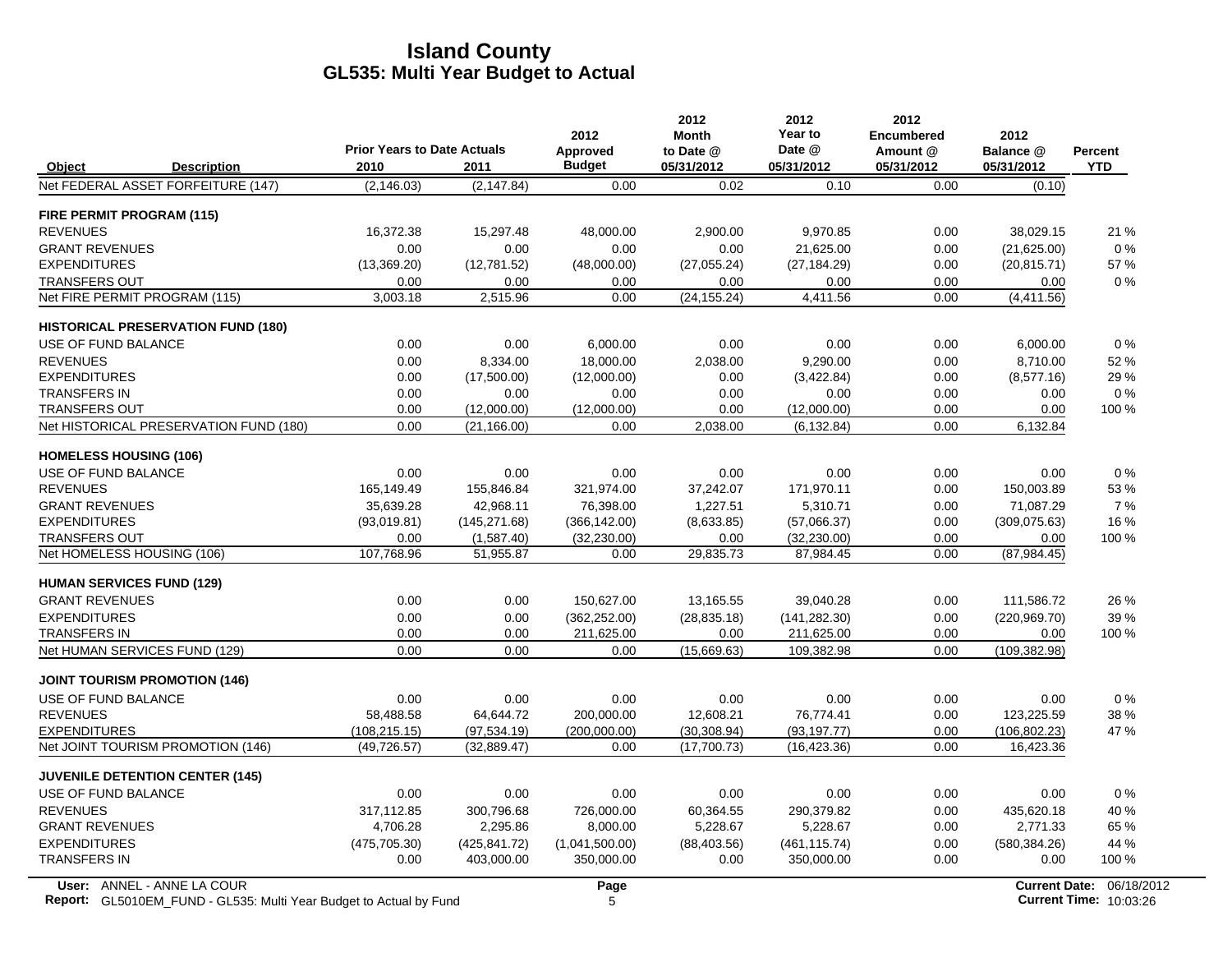|                                             | <b>Prior Years to Date Actuals</b> |                  | 2012<br>Approved | 2012<br><b>Month</b><br>to Date @ | 2012<br>Year to<br>Date @ | 2012<br><b>Encumbered</b><br>Amount @ | 2012<br>Balance @ | Percent    |
|---------------------------------------------|------------------------------------|------------------|------------------|-----------------------------------|---------------------------|---------------------------------------|-------------------|------------|
| Object<br><b>Description</b>                | 2010                               | 2011             | <b>Budget</b>    | 05/31/2012                        | 05/31/2012                | 05/31/2012                            | 05/31/2012        | <b>YTD</b> |
| <b>TRANSFERS OUT</b>                        | (46,500.00)                        | (45, 400.00)     | (42,500.00)      | 0.00                              | (42,500.00)               | 0.00                                  | 0.00              | 100 %      |
| Net JUVENILE DETENTION CENTER (145)         | (200, 386.17)                      | 234,850.82       | 0.00             | (22,810.34)                       | 141,992.75                | 0.00                                  | (141, 992.75)     |            |
| <b>LOW-INCOME HOUSING SURCHARGE (105)</b>   |                                    |                  |                  |                                   |                           |                                       |                   |            |
| USE OF FUND BALANCE                         | 0.00                               | 0.00             | 0.00             | 0.00                              | 0.00                      | 0.00                                  | 0.00              | 0%         |
| <b>REVENUES</b>                             | 43,402.35                          | 41,376.69        | 123,532.00       | 8,849.13                          | 45,303.87                 | 0.00                                  | 78,228.13         | 37 %       |
| <b>EXPENDITURES</b>                         | (27,069.00)                        | (8,247.52)       | (109.933.00)     | 0.00                              | 0.00                      | 0.00                                  | (109, 933.00)     | 0%         |
| <b>TRANSFERS OUT</b>                        | 0.00                               | 0.00             | (13,599.00)      | 0.00                              | (13,599.00)               | 0.00                                  | 0.00              | 100 %      |
| Net LOW-INCOME HOUSING SURCHARGE (105)      | 16,333.35                          | 33,129.17        | 0.00             | 8,849.13                          | 31,704.87                 | 0.00                                  | (31, 704.87)      |            |
| <b>MENTAL HEALTH (113)</b>                  |                                    |                  |                  |                                   |                           |                                       |                   |            |
| USE OF FUND BALANCE                         | 0.00                               | 0.00             | 0.00             | 0.00                              | 0.00                      | 0.00                                  | 0.00              | 0%         |
| <b>REVENUES</b>                             | 124,752.20                         | 86,610.43        | 240,762.00       | 24,704.82                         | 85,692.68                 | 0.00                                  | 155,069.32        | 36 %       |
| <b>GRANT REVENUES</b>                       | 0.00                               | 30.827.93        | 0.00             | 6.455.20                          | 16.208.92                 | 0.00                                  | (16, 208.92)      | $0\%$      |
| <b>EXPENDITURES</b>                         | (100, 830.64)                      | (116, 241.30)    | (214, 704.00)    | (17, 778.22)                      | (90, 987.60)              | 0.00                                  | (123, 716.40)     | 42 %       |
| <b>TRANSFERS OUT</b>                        | 0.00                               | (3,968.50)       | (26,058.00)      | 0.00                              | (26,058.00)               | 0.00                                  | 0.00              | 100 %      |
| Net MENTAL HEALTH (113)                     | 23,921.56                          | (2,771.44)       | 0.00             | 13,381.80                         | (15, 144.00)              | 0.00                                  | 15,144.00         |            |
| <b>MH THERAPEUTIC COURT SALES TAX (126)</b> |                                    |                  |                  |                                   |                           |                                       |                   |            |
| USE OF FUND BALANCE                         | 0.00                               | 0.00             | 0.00             | 0.00                              | 0.00                      | 0.00                                  | 0.00              | 0%         |
| <b>REVENUES</b>                             | 310.210.88                         | 301,150.12       | 725,000.00       | 60.604.01                         | 290,236.48                | 0.00                                  | 434.763.52        | 40 %       |
| <b>GRANT REVENUES</b>                       | 6,977.86                           | 9,905.60         | 64,110.00        | 3,868.51                          | 13,215.15                 | 0.00                                  | 50,894.85         | 21 %       |
| <b>EXPENDITURES</b>                         | (225, 438.34)                      | (259, 220.84)    | (673, 720.00)    | (57,966.03)                       | (291, 411.73)             | 0.00                                  | (382, 308.27)     | 43 %       |
| <b>TRANSFERS IN</b>                         | 0.00                               | 0.00             | 0.00             | 0.00                              | 0.00                      | 0.00                                  | 0.00              | $0\%$      |
| <b>TRANSFERS OUT</b>                        | (52,800.00)                        | (53, 274.80)     | (115,390.00)     | 0.00                              | (115, 390.00)             | 0.00                                  | 0.00              | 100 %      |
| Net MH THERAPEUTIC COURT SALES TAX (126)    | 38.950.40                          | (1,439.92)       | 0.00             | 6.506.49                          | (103, 350.10)             | 0.00                                  | 103.350.10        |            |
| PATHS & TRAILS (137)                        |                                    |                  |                  |                                   |                           |                                       |                   |            |
| <b>REVENUES</b>                             | 0.00                               | 0.00             | 0.00             | 0.00                              | 0.00                      | 0.00                                  | 0.00              | 0%         |
| <b>GRANT REVENUES</b>                       | 10,365.68                          | 56,367.40        | 740,000.00       | 0.00                              | 0.00                      | 0.00                                  | 740,000.00        | 0%         |
| <b>EXPENDITURES</b>                         | (39, 579.63)                       | (8, 124.83)      | (946,000.00)     | (381.71)                          | (18,501.94)               | 0.00                                  | (927, 498.06)     | 2%         |
| <b>TRANSFERS IN</b>                         | 0.00                               | 0.00             | 206,000.00       | 0.00                              | 0.00                      | 0.00                                  | 206,000.00        | 0%         |
| <b>TRANSFERS OUT</b>                        | 0.00                               | 0.00             | 0.00             | 0.00                              | 0.00                      | 0.00                                  | 0.00              | $0\%$      |
| Net PATHS & TRAILS (137)                    | (29, 213.95)                       | 48,242.57        | 0.00             | (381.71)                          | (18,501.94)               | 0.00                                  | 18,501.94         |            |
| <b>PUBLIC HEALTH POOLING (104)</b>          |                                    |                  |                  |                                   |                           |                                       |                   |            |
| USE OF FUND BALANCE                         | 0.00                               | 0.00             | 0.00             | 0.00                              | 0.00                      | 0.00                                  | 0.00              | 0%         |
| <b>REVENUES</b>                             | 575,471.47                         | 410.281.89       | 994,731.00       | 50,506.89                         | 344,969.38                | 0.00                                  | 649,761.62        | 35 %       |
| <b>GRANT REVENUES</b>                       | 386.605.58                         | 418,649.07       | 857,998.00       | 242,445.76                        | 570.785.12                | 0.00                                  | 287,212.88        | 67%        |
| <b>EXPENDITURES</b>                         | (1,244,045.16)                     | (1, 136, 601.72) | (2,388,899.00)   | (202, 659.92)                     | (990, 307.73)             | 0.00                                  | (1,398,591.27)    | 41 %       |
| <b>TRANSFERS IN</b>                         | 717,400.77                         | 425,274.00       | 637,237.00       | 0.00                              | 293,237.00                | 0.00                                  | 344,000.00        | 46 %       |
| <b>TRANSFERS OUT</b>                        | (147, 967.00)                      | (114, 267.00)    | (101,067.00)     | 0.00                              | (101,067.00)              | 0.00                                  | 0.00              | 100 %      |
|                                             |                                    |                  |                  |                                   |                           |                                       |                   |            |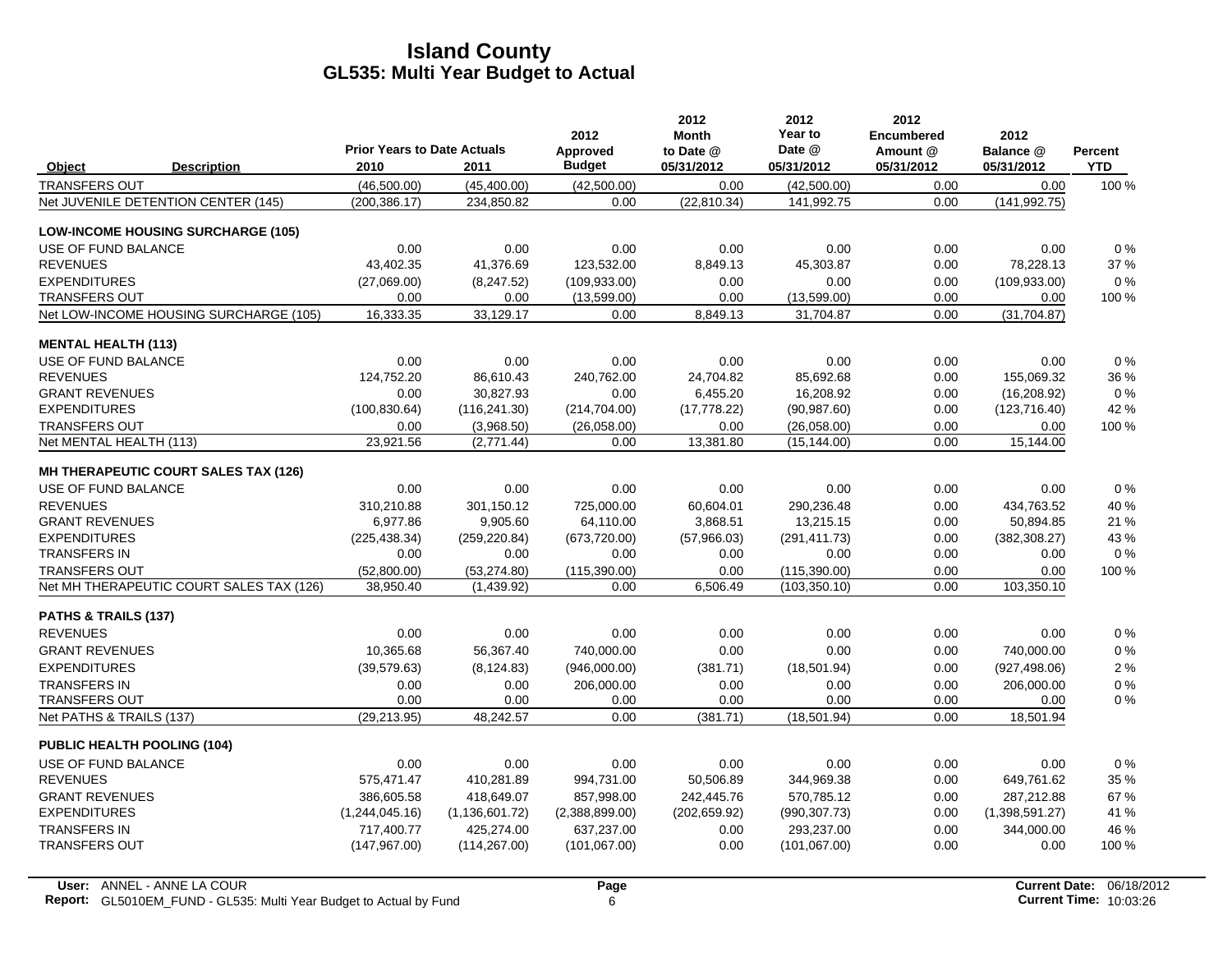|                           |                                          | <b>Prior Years to Date Actuals</b> |               | 2012                      | 2012<br><b>Month</b>    | 2012<br>Year to<br>Date @ | 2012<br><b>Encumbered</b> | 2012                    |                              |
|---------------------------|------------------------------------------|------------------------------------|---------------|---------------------------|-------------------------|---------------------------|---------------------------|-------------------------|------------------------------|
| Object                    | <b>Description</b>                       | 2010                               | 2011          | Approved<br><b>Budget</b> | to Date @<br>05/31/2012 | 05/31/2012                | Amount @<br>05/31/2012    | Balance @<br>05/31/2012 | <b>Percent</b><br><b>YTD</b> |
|                           | Net PUBLIC HEALTH POOLING (104)          | 287,465.66                         | 3,336.24      | 0.00                      | 90,292.73               | 117,616.77                | 0.00                      | (117, 616.77)           |                              |
| <b>PUBLIC WORKS (139)</b> |                                          |                                    |               |                           |                         |                           |                           |                         |                              |
| USE OF FUND BALANCE       |                                          | 0.00                               | 0.00          | 12,662.00                 | 0.00                    | 0.00                      | 0.00                      | 12,662.00               | 0%                           |
| <b>REVENUES</b>           |                                          | 0.00                               | 0.00          | 0.00                      | 0.00                    | 0.00                      | 0.00                      | 0.00                    | 0%                           |
| <b>EXPENDITURES</b>       |                                          | (178, 748.23)                      | (179, 783.45) | (457, 662.00)             | (37, 166.18)            | (186, 217.69)             | 0.00                      | (271, 444.31)           | 41 %                         |
| <b>TRANSFERS IN</b>       |                                          | 419,912.00                         | 431,600.00    | 445,000.00                | 0.00                    | 405,000.00                | 0.00                      | 40,000.00               | 91 %                         |
| <b>TRANSFERS OUT</b>      |                                          | 0.00                               | 0.00          | 0.00                      | 0.00                    | 0.00                      | 0.00                      | 0.00                    | $0\%$                        |
| Net PUBLIC WORKS (139)    |                                          | 241,163.77                         | 251,816.55    | 0.00                      | (37, 166.18)            | 218,782.31                | 0.00                      | (218, 782.31)           |                              |
|                           | <b>REET 1 CAPITAL IMPROVEMENTS (134)</b> |                                    |               |                           |                         |                           |                           |                         |                              |
| USE OF FUND BALANCE       |                                          | 0.00                               | 0.00          | 388,000.00                | 0.00                    | 0.00                      | 0.00                      | 388,000.00              | $0\%$                        |
| <b>REVENUES</b>           |                                          | 259,810.07                         | 221,239.98    | 600,000.00                | 52,240.04               | 195,748.66                | 0.00                      | 404,251.34              | 33 %                         |
| <b>EXPENDITURES</b>       |                                          | (4,222.62)                         | (38,300.82)   | (779,000.00)              | (1,060.46)              | (4,503.99)                | 0.00                      | (774, 496.01)           | 1%                           |
| <b>TRANSFERS IN</b>       |                                          | 0.00                               | 0.00          | 0.00                      | 0.00                    | 0.00                      | 0.00                      | 0.00                    | $0\%$                        |
| <b>TRANSFERS OUT</b>      |                                          | (46,900.00)                        | (57, 881.72)  | (209,000.00)              | 0.00                    | (179,000.00)              | 0.00                      | (30,000.00)             | 86 %                         |
|                           | Net REET 1 CAPITAL IMPROVEMENTS (134)    | 208,687.45                         | 125,057.44    | 0.00                      | 51,179.58               | 12,244.67                 | 0.00                      | (12, 244.67)            |                              |
|                           | <b>REET 2 CAPITAL FACILITIES (135)</b>   |                                    |               |                           |                         |                           |                           |                         |                              |
| USE OF FUND BALANCE       |                                          | 0.00                               | 0.00          | 560,720.00                | 0.00                    | 0.00                      | 0.00                      | 560,720.00              | $0\%$                        |
| <b>REVENUES</b>           |                                          | 259,810.08                         | 221,239.98    | 600,000.00                | 52,240.04               | 195,748.66                | 0.00                      | 404,251.34              | 33 %                         |
| <b>GRANT REVENUES</b>     |                                          | 0.00                               | 0.00          | 0.00                      | 0.00                    | 0.00                      | 0.00                      | 0.00                    | $0\%$                        |
| <b>EXPENDITURES</b>       |                                          | (64, 164.29)                       | (35,030.46)   | (630,000.00)              | (3,399.87)              | (10, 350.42)              | 0.00                      | (619, 649.58)           | 2%                           |
| <b>TRANSFERS IN</b>       |                                          | 0.00                               | 0.00          | 0.00                      | 0.00                    | 0.00                      | 0.00                      | 0.00                    | 0%                           |
| <b>TRANSFERS OUT</b>      |                                          | (153,320.00)                       | (186, 230.00) | (530, 720.00)             | 0.00                    | (530, 720.00)             | 0.00                      | 0.00                    | 100 %                        |
|                           | Net REET 2 CAPITAL FACILITIES (135)      | 42.325.79                          | (20.48)       | 0.00                      | 48,840.17               | (345, 321.76)             | 0.00                      | 345,321.76              |                              |
|                           | <b>REET ELECTRONIC TECHNOLOGY (150)</b>  |                                    |               |                           |                         |                           |                           |                         |                              |
| USE OF FUND BALANCE       |                                          | 0.00                               | 0.00          | 5,000.00                  | 0.00                    | 0.00                      | 0.00                      | 5,000.00                | 0%                           |
| <b>REVENUES</b>           |                                          | 9,324.68                           | 0.00          | 0.00                      | 0.00                    | 0.00                      | 0.00                      | 0.00                    | $0\ \%$                      |
| <b>GRANT REVENUES</b>     |                                          | 0.00                               | 0.00          | 0.00                      | 0.00                    | 0.00                      | 0.00                      | 0.00                    | 0%                           |
| <b>EXPENDITURES</b>       |                                          | (102, 283.14)                      | (121.33)      | (5,000.00)                | 0.00                    | (1,201.14)                | 0.00                      | (3,798.86)              | 24 %                         |
| <b>TRANSFERS OUT</b>      |                                          | 0.00                               | 0.00          | 0.00                      | 0.00                    | 0.00                      | 0.00                      | 0.00                    | $0\%$                        |
|                           | Net REET ELECTRONIC TECHNOLOGY (150)     | (92,958.46)                        | (121.33)      | 0.00                      | 0.00                    | (1,201.14)                | 0.00                      | 1,201.14                |                              |
|                           | <b>RURAL COUNTY SALES TAX (121)</b>      |                                    |               |                           |                         |                           |                           |                         |                              |
| USE OF FUND BALANCE       |                                          | 0.00                               | 0.00          | 0.00                      | 0.00                    | 0.00                      | 0.00                      | 0.00                    | 0%                           |
| <b>REVENUES</b>           |                                          | 280.046.18                         | 268,519.50    | 625,000.00                | 54,749.42               | 263,319.56                | 0.00                      | 361,680.44              | 42 %                         |
| <b>EXPENDITURES</b>       |                                          | (171, 708.76)                      | (272, 712.13) | (625,000.00)              | 0.00                    | (285, 846.05)             | 0.00                      | (339, 153.95)           | 46 %                         |
| <b>TRANSFERS OUT</b>      |                                          | (2,800.00)                         | (2,700.00)    | 0.00                      | 0.00                    | 0.00                      | 0.00                      | 0.00                    | $0\%$                        |
|                           | Net RURAL COUNTY SALES TAX (121)         | 105,537.42                         | (6,892.63)    | 0.00                      | 54.749.42               | (22,526.49)               | 0.00                      | 22,526.49               |                              |

#### **STORM & SURFACE WATER UTILITY (144)**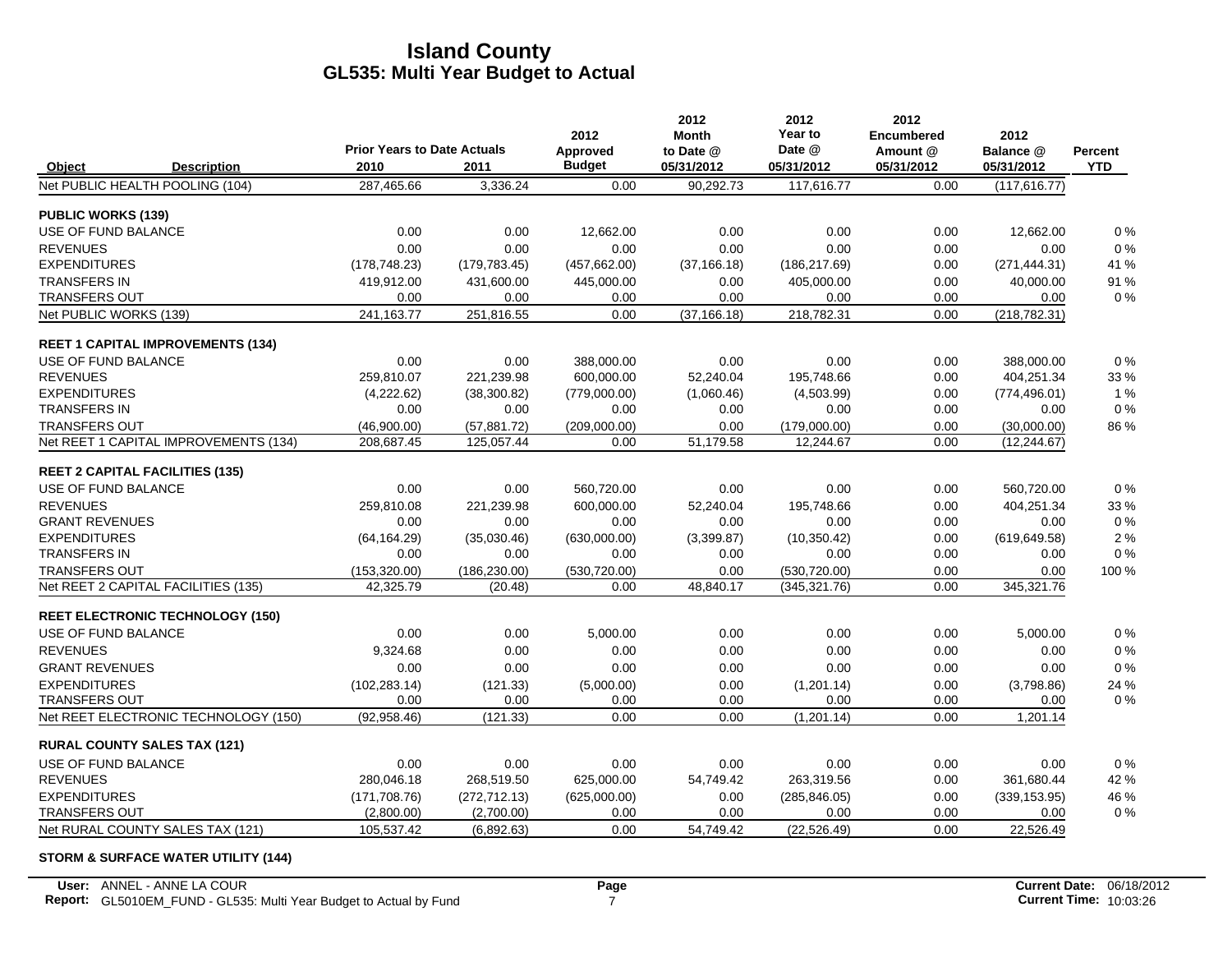|                                  |                                         | <b>Prior Years to Date Actuals</b> |              | 2012<br>Approved | 2012<br><b>Month</b><br>to Date @ | 2012<br>Year to<br>Date @ | 2012<br><b>Encumbered</b><br>Amount @ | 2012<br>Balance @ | Percent    |
|----------------------------------|-----------------------------------------|------------------------------------|--------------|------------------|-----------------------------------|---------------------------|---------------------------------------|-------------------|------------|
| Object                           | <b>Description</b>                      | 2010                               | 2011         | <b>Budget</b>    | 05/31/2012                        | 05/31/2012                | 05/31/2012                            | 05/31/2012        | <b>YTD</b> |
| <b>USE OF FUND BALANCE</b>       |                                         | 0.00                               | 0.00         | 0.00             | 0.00                              | 0.00                      | 0.00                                  | 0.00              | 0%         |
| <b>REVENUES</b>                  |                                         | 18.16                              | 17.61        | 0.00             | 5.32                              | 22.14                     | 0.00                                  | (22.14)           | 0%         |
| <b>EXPENDITURES</b>              |                                         | (47.17)                            | (55.20)      | (27, 160.00)     | (12.49)                           | (51.72)                   | 0.00                                  | (27, 108.28)      | 0%         |
| <b>TRANSFERS IN</b>              |                                         | 6,420.00                           | 25,930.00    | 27,160.00        | 0.00                              | 27,160.00                 | 0.00                                  | 0.00              | 100 %      |
|                                  | Net STORM & SURFACE WATER UTILITY (144) | 6,390.99                           | 25,892.41    | 0.00             | (7.17)                            | 27,130.42                 | 0.00                                  | (27, 130.42)      |            |
| TREASURER'S M & O (116)          |                                         |                                    |              |                  |                                   |                           |                                       |                   |            |
| USE OF FUND BALANCE              |                                         | 0.00                               | 0.00         | 0.00             | 0.00                              | 0.00                      | 0.00                                  | 0.00              | $0\%$      |
| <b>REVENUES</b>                  |                                         | 16,925.62                          | 13,034.05    | 77,424.00        | 10,149.86                         | 57,052.11                 | 0.00                                  | 20,371.89         | 74 %       |
| <b>EXPENDITURES</b>              |                                         | (13, 772.24)                       | (19,071.04)  | (77, 424.00)     | (4, 172.68)                       | (22,695.85)               | 0.00                                  | (54, 728.15)      | 29 %       |
| <b>TRANSFERS OUT</b>             |                                         | 0.00                               | 0.00         | 0.00             | 0.00                              | 0.00                      | 0.00                                  | 0.00              | 0%         |
| Net TREASURER'S M & O (116)      |                                         | 3,153.38                           | (6,036.99)   | 0.00             | 5,977.18                          | 34,356.26                 | 0.00                                  | (34, 356.26)      |            |
|                                  | <b>TRIAL COURT IMPROVEMENT (157)</b>    |                                    |              |                  |                                   |                           |                                       |                   |            |
| <b>REVENUES</b>                  |                                         | 55.14                              | 11,887.71    | 5,000.00         | 5,968.77                          | 11,968.50                 | 0.00                                  | (6,968.50)        | 239 %      |
| <b>EXPENDITURES</b>              |                                         | (5,380.65)                         | (2,535.08)   | (5,000.00)       | 0.00                              | 0.00                      | 0.00                                  | (5,000.00)        | 0%         |
|                                  | Net TRIAL COURT IMPROVEMENT (157)       | (5,325.51)                         | 9,352.63     | 0.00             | 5,968.77                          | 11,968.50                 | 0.00                                  | (11,968.50)       |            |
| <b>VETERANS ASSISTANCE (107)</b> |                                         |                                    |              |                  |                                   |                           |                                       |                   |            |
| USE OF FUND BALANCE              |                                         | 0.00                               | 0.00         | 0.00             | 0.00                              | 0.00                      | 0.00                                  | 0.00              | $0\%$      |
| <b>REVENUES</b>                  |                                         | 1,832.82                           | 581.22       | 148,000.00       | 22,264.94                         | 76,379.09                 | 0.00                                  | 71,620.91         | 52 %       |
| <b>EXPENDITURES</b>              |                                         | (31, 631.24)                       | (31,988.89)  | (140, 048.00)    | (6, 223.00)                       | (23, 265.60)              | 0.00                                  | (116, 782.40)     | 17%        |
| <b>TRANSFERS OUT</b>             |                                         | 0.00                               | (1,587.40)   | (7,952.00)       | 0.00                              | (7,952.00)                | 0.00                                  | 0.00              | 100 %      |
|                                  | Net VETERANS ASSISTANCE (107)           | (29, 798.42)                       | (32,995.07)  | 0.00             | 16,041.94                         | 45,161.49                 | 0.00                                  | (45, 161.49)      |            |
|                                  | <b>WATER QUALITY ASSISTANCE (149)</b>   |                                    |              |                  |                                   |                           |                                       |                   |            |
| <b>REVENUES</b>                  |                                         | 40,334.87                          | 13,199.37    | 232,500.00       | 8,608.63                          | 58,877.72                 | 0.00                                  | 173,622.28        | 25 %       |
| <b>GRANT REVENUES</b>            |                                         | 0.00                               | 13,153.60    | 100,000.00       | 0.86                              | 18,923.59                 | 0.00                                  | 81,076.41         | 19%        |
| <b>EXPENDITURES</b>              |                                         | (67, 898.56)                       | (75, 248.77) | (332, 500.00)    | (26, 248.17)                      | (97,692.39)               | 0.00                                  | (234, 807.61)     | 29 %       |
| <b>TRANSFERS IN</b>              |                                         | 0.00                               | 0.00         | 0.00             | 0.00                              | 0.00                      | 0.00                                  | 0.00              | 0%         |
| <b>TRANSFERS OUT</b>             |                                         | 0.00                               | 0.00         | 0.00             | 0.00                              | 0.00                      | 0.00                                  | 0.00              | 0%         |
|                                  | Net WATER QUALITY ASSISTANCE (149)      | (27, 563.69)                       | (48, 895.80) | 0.00             | (17,638.68)                       | (19, 891.08)              | 0.00                                  | 19,891.08         |            |
| <b>Grand Total All Funds</b>     |                                         | 2,890,187.39                       | 3,587,881.36 | 0.00             | 1,391,691.70                      | 4,093,427.66              | 0.00                                  | (4,093,427.66)    |            |